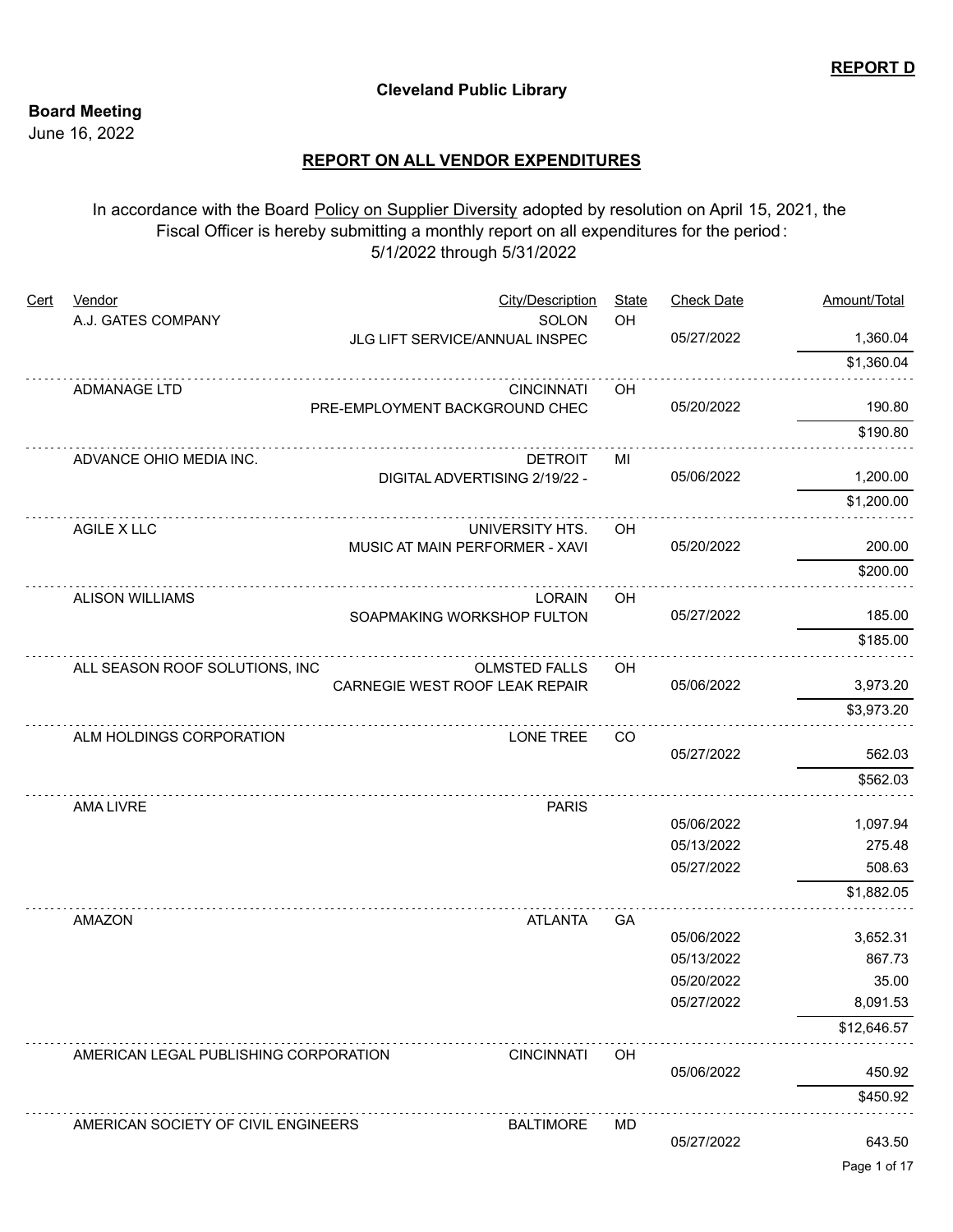| <u>Cert</u> | <b>Vendor</b>                         | <b>City/Description</b>                      | <b>State</b> | <b>Check Date</b> | Amount/Total |
|-------------|---------------------------------------|----------------------------------------------|--------------|-------------------|--------------|
|             |                                       |                                              |              |                   | \$643.50     |
|             | ANSWER UNITED, INC.                   | <b>KALAMAZOO</b>                             | MI           |                   |              |
|             |                                       | CALL-OFF SERVICE FOR ALL CPL S               |              | 05/06/2022        | 1,167.04     |
|             |                                       |                                              |              |                   | \$1,167.04   |
|             | APEX EVENT SOLUTIONS                  | NORTH OLMSTED<br><b>GIRL POWER - RENTALS</b> | OH           | 05/27/2022        | 495.00       |
|             |                                       |                                              |              |                   | \$495.00     |
|             |                                       |                                              |              |                   |              |
|             | APLPD HOLDCO, INC. & SUBSIDIARY       | <b>BALTIMORE</b><br>FMP MOVE - STORAGE PODS  | MD           | 05/20/2022        | 114.99       |
|             |                                       |                                              |              |                   | \$114.99     |
|             | ARC DOCUMENT SOLUTIONS LLC            | <b>CINCINNATI</b>                            | <b>OH</b>    |                   |              |
|             |                                       | SKYSITE TECHNOLOGY FOR FMP PRO               |              | 05/13/2022        | 853.00       |
|             |                                       | COVID-19 - PRINT & MAIL FMP PL               |              | 05/27/2022        | 95.78        |
|             |                                       |                                              |              |                   | \$948.78     |
| MBE         | ARCHIE L. GREEN II                    | <b>LAKEWOOD</b>                              | OH           |                   |              |
|             |                                       | PERFORMER AND PANELIST FOR NO                |              | 05/27/2022        | 1,000.00     |
|             |                                       |                                              |              |                   | \$1,000.00   |
|             | AT&T                                  | <b>CLEVELAND</b>                             | OH           |                   |              |
|             |                                       | CPL MEASURED BUSINESS LINES                  |              | 05/06/2022        | 307.70       |
|             |                                       | CPL MEASURED BUSINESS LINES                  |              | 05/13/2022        | 202.10       |
|             |                                       | ASE ETHERNET SERVICE                         |              | 05/13/2022        | 14,058.08    |
|             |                                       | CPL MEASURED BUSINESS LINES                  |              | 05/27/2022        | 3,036.44     |
|             |                                       | <b>IP FLEX</b>                               |              | 05/27/2022        | 3,125.68     |
|             |                                       | AT&T CUSTOM ENGINEERING WORK F               |              | 05/27/2022        | 26,263.87    |
|             |                                       |                                              |              |                   | \$46,993.87  |
|             | ATLAS AUTOMOTIVE INC.                 | <b>CLEVELAND</b>                             | OH           |                   |              |
|             |                                       | TRUCK #8 - REPLACE TRANSMISSIO               |              | 05/27/2022        | 2,925.00     |
|             |                                       |                                              |              |                   | \$2,925.00   |
|             | <b>B &amp; H PHOTO VIDEO</b>          | <b>NEW YORK</b>                              | <b>NY</b>    |                   |              |
|             |                                       | CONTENT PRODUCTION EQUIPMENT A               |              | 05/06/2022        | 247.49       |
|             |                                       |                                              |              |                   | \$247.49     |
|             | <b>BAKER &amp; TAYLOR BOOKS</b>       | <b>ATLANTA</b>                               | GA           |                   |              |
|             |                                       |                                              |              | 05/06/2022        | 24,478.78    |
|             |                                       |                                              |              | 05/13/2022        | 18,409.29    |
|             |                                       |                                              |              | 05/20/2022        | 14,708.92    |
|             |                                       |                                              |              | 05/27/2022        | 19,631.86    |
|             |                                       |                                              |              |                   | \$77,228.85  |
|             | <b>BALL CHEMICAL AND EQUIPMENT</b>    | <b>CLEVELAND</b>                             | OH           |                   |              |
|             |                                       | CARPET EXTRACTOR REPAIRS                     |              | 05/20/2022        | 724.50       |
|             |                                       |                                              |              |                   | \$724.50     |
|             | <b>BARBERTON PUBLIC LIBRARY</b>       | <b>BARBERTON</b>                             | OН           |                   |              |
|             |                                       | ONLINE BILL PAYMENT DIST.                    |              | 05/06/2022        | 95.62        |
|             |                                       |                                              |              |                   | \$95.62      |
|             | BARKING DOG INTERPRETIVE DESIGN, INC. | <b>STIRUM</b>                                | WI           |                   |              |
|             |                                       | storywalk at Carnegie West fun               |              | 05/13/2022        | 5,228.18     |
|             |                                       |                                              |              |                   | \$5,228.18   |
|             |                                       |                                              |              |                   | Page 2 of 17 |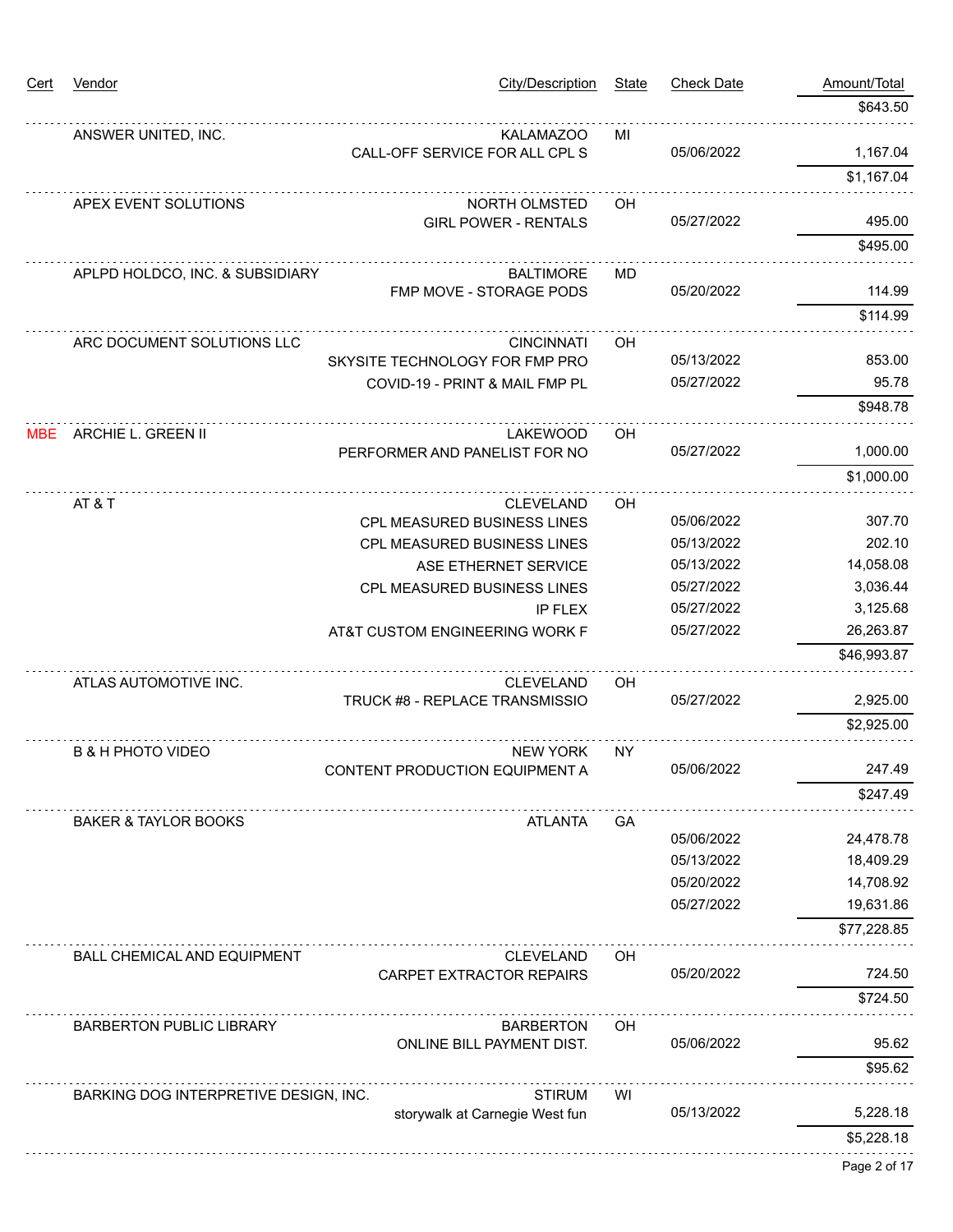| <b>Cert</b> | Vendor                         | <b>City/Description</b>                                          | <b>State</b> | <b>Check Date</b> | Amount/Total |
|-------------|--------------------------------|------------------------------------------------------------------|--------------|-------------------|--------------|
|             | BELLEVUE PUBLIC LIBRARY        | <b>BELLEVUE</b><br>ONLINE BILL PAYMENT DIST.                     | OH           | 05/06/2022        | 8.40         |
|             |                                |                                                                  |              |                   | \$8.40       |
|             | BEST BUY TIRE & SERVICE        | <b>CLEVELAND</b>                                                 | OH           |                   |              |
|             |                                | <b>VEHICLE REPAIRS</b>                                           |              | 05/13/2022        | 40.74        |
|             |                                |                                                                  |              |                   | \$40.74      |
|             | <b>BIRCHARD PUBLIC LIBRARY</b> | <b>FREMONT</b>                                                   | OH           |                   |              |
|             |                                | ONLINE BILL PAYMENT DIST.                                        |              | 05/06/2022        | 75.93        |
|             |                                |                                                                  |              |                   | \$75.93      |
|             | <b>BLACK BOOK</b>              | <b>ATLANTA</b>                                                   | GA           | 05/13/2022        | 215.00       |
|             |                                |                                                                  |              |                   | \$215.00     |
|             |                                |                                                                  |              |                   |              |
|             | <b>BP</b>                      | <b>CHARLOTTE</b><br>GAS FOR VEHICLES NH318                       | <b>NC</b>    | 05/13/2022        | 7,086.35     |
|             |                                |                                                                  |              |                   | \$7,086.35   |
|             | <b>BRIDGEPORT PLACE LLC</b>    | <b>CLEVELAND</b>                                                 | OH           |                   |              |
|             |                                | <b>GARDEN VALLEY RENT</b>                                        |              | 05/06/2022        | 5,856.37     |
|             |                                |                                                                  |              |                   | \$5,856.37   |
|             | <b>BRISTOL PUBLIC LIBRARY</b>  | <b>BRISTOLVILLE</b>                                              | OH           |                   |              |
|             |                                | ONLINE BILL PAYMENT DIST.                                        |              | 05/06/2022        | 7.10         |
|             |                                |                                                                  |              |                   | \$7.10       |
|             | <b>BRODART COMPANY</b>         | WILLIAMSPORT                                                     | <b>PA</b>    |                   |              |
|             |                                |                                                                  |              | 05/06/2022        | 102.59       |
|             |                                |                                                                  |              | 05/13/2022        | 199.00       |
|             |                                |                                                                  |              | 05/27/2022        | 54.78        |
|             |                                |                                                                  |              |                   | \$356.37     |
|             | <b>BSL ONE LLC</b>             | <b>CLEVELAND</b>                                                 | OH           | 05/06/2022        | 2,222.80     |
|             |                                | YR 3-OF-3 PAY STATION MAINTENA<br>YR 3-OF-3 MFD & PRODUCTION PRI |              | 05/13/2022        | 6,241.91     |
|             |                                | <b>CPL FAXING</b>                                                |              | 05/27/2022        | 1,191.90     |
|             |                                |                                                                  |              |                   | \$9,656.61   |
|             | <b>BURTON PUBLIC LIBRARY</b>   | <b>BURTON</b>                                                    | OH           |                   |              |
|             |                                | ONLINE BILL PAYMENT DIST.                                        |              | 05/06/2022        | 57.97        |
|             |                                |                                                                  |              |                   | \$57.97      |
|             | CANON SOLUTIONS AMERICA, INC   | <b>CHICAGO</b>                                                   | IL           |                   |              |
|             |                                | COPIER MAINTENANCE, COPIES, CO                                   |              | 05/13/2022        | 200.71       |
|             |                                |                                                                  |              |                   | \$200.71     |
|             | CAROL & JOHN'S COMIC SHOP      | <b>CLEVELAND</b>                                                 | OH           |                   |              |
|             |                                |                                                                  |              | 05/13/2022        | 562.15       |
|             |                                |                                                                  |              | 05/27/2022        | 789.64       |
|             |                                |                                                                  |              |                   | \$1,351.79   |
|             | CARRIER RENTAL SYSTEMS, INC.   | <b>CHICAGO</b>                                                   | IL           |                   |              |
|             |                                | EMER- LAKESHORE FACILITY PORTA                                   |              | 05/13/2022        | 1,570.00     |
|             |                                |                                                                  |              |                   | \$1,570.00   |
|             | CASALINI LIBRI S.P.A.          | <b>FIESOLE</b>                                                   |              | 05/06/2022        | 203.79       |
|             |                                |                                                                  |              |                   |              |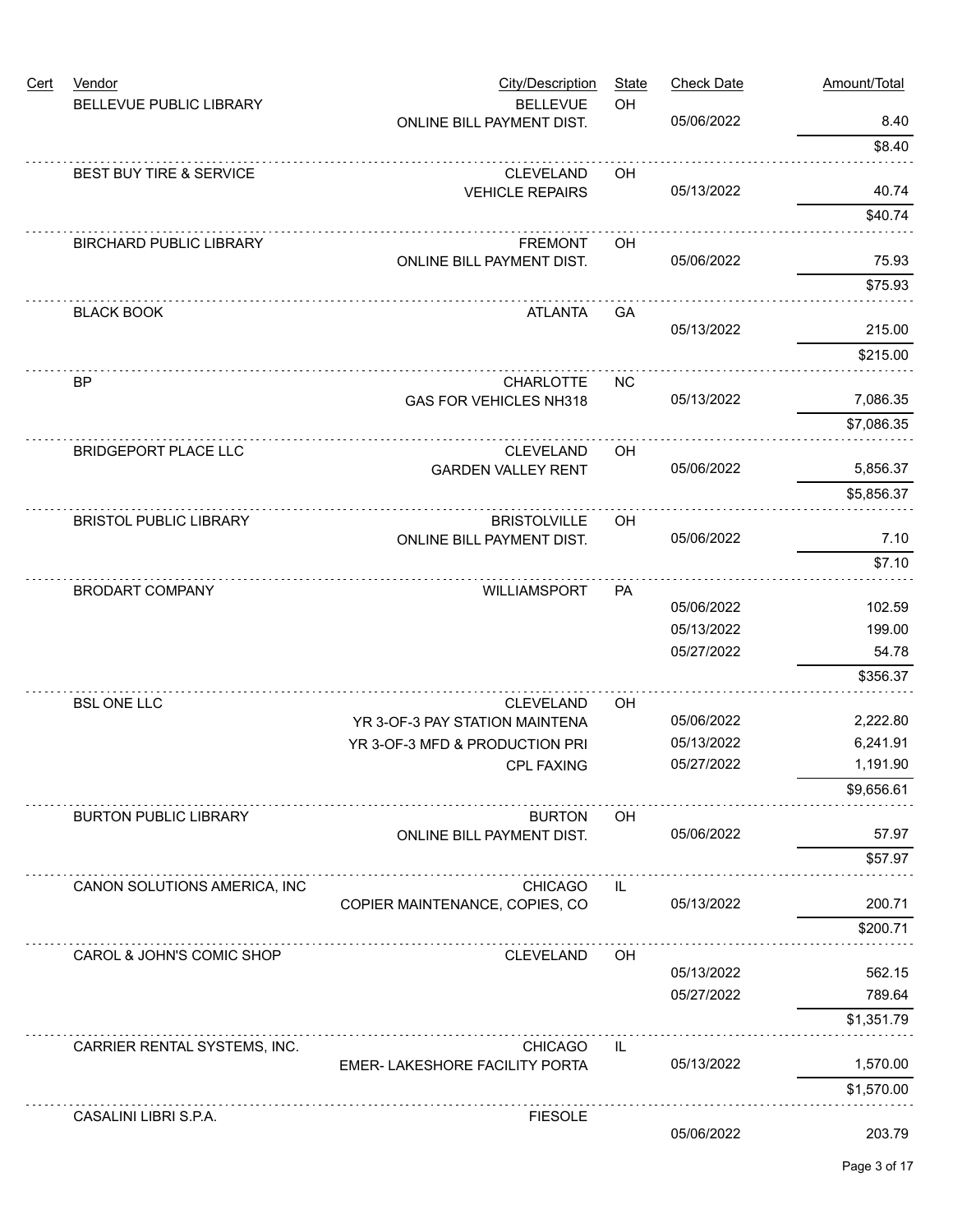| Cert | Vendor                                 | <b>City/Description</b>                                     | <b>State</b> | <b>Check Date</b><br>05/13/2022 | Amount/Total<br>251.29 |
|------|----------------------------------------|-------------------------------------------------------------|--------------|---------------------------------|------------------------|
|      |                                        |                                                             |              |                                 | \$455.08               |
|      | CBLH DESIGN, INC.                      | <b>CLEVELAND</b>                                            | OH           |                                 |                        |
|      |                                        | FMP - ARCHITECTURAL/ENGINEERIN                              |              | 05/06/2022                      | 5,379.90               |
|      |                                        | FMP - ARCHITECTURAL/ENGINEERIN                              |              | 05/20/2022                      | 69,624.12              |
|      |                                        |                                                             |              |                                 | \$75,004.02            |
|      | CDW GOVERNMENT, INC                    | <b>VERNON HILLS</b><br>CLEVNET- HARDWARE. REPLACEMENT       | IL           | 05/13/2022                      | 6,397.53               |
|      |                                        |                                                             |              |                                 | \$6,397.53             |
|      |                                        |                                                             |              |                                 |                        |
|      | CENTRACOMM                             | <b>FINDLAY</b><br>MEDINA BRANCH NETWORK REFRESH             | OH           | 05/06/2022                      | 8,578.86               |
|      |                                        |                                                             |              |                                 | \$8,578.86             |
|      | <b>CHARLES DOXLEY</b>                  | <b>LAKEWOOD</b>                                             | OH           |                                 |                        |
|      |                                        | STEM ROBOTIC UBTECH CURRICULU                               |              | 05/13/2022                      | 1,620.00               |
|      |                                        |                                                             |              |                                 | \$1,620.00             |
|      | CHESS FOR SUCCESS                      | <b>CLEVELAND</b>                                            | OH           |                                 |                        |
|      |                                        | PROGRESS WITH CHESS - T SHIRTS                              |              | 05/13/2022                      | 1,000.00               |
|      |                                        |                                                             |              |                                 | \$1,000.00             |
|      | <b>CHILCOTE &amp; WRIGHT LLP</b>       | <b>CLEVELAND HEIGHTS</b>                                    | OH           |                                 |                        |
|      |                                        | LEGAL SERVICES - MLK BRANCH RE                              | 05/20/2022   |                                 | 3,162.50               |
|      |                                        |                                                             |              |                                 | \$3,162.50             |
|      | CHINA NATIONAL PUBLICATIONS            | <b>BEIJING</b>                                              |              |                                 |                        |
|      |                                        |                                                             |              | 05/27/2022                      | 3,561.97               |
|      |                                        |                                                             |              |                                 | \$3,561.97             |
|      | CITY OF CLEV DIV OF WATER              | <b>CLEVELAND</b>                                            | OH           |                                 |                        |
|      |                                        | WATER ADDISON ACCT#7024610000<br>WATER RICE ACCT#3627273495 |              | 05/13/2022<br>05/20/2022        | 2,844.99<br>478.20     |
|      |                                        | WATER CENTRAL DISTRIBUTION FAC                              |              | 05/27/2022                      | 85.25                  |
|      |                                        |                                                             |              |                                 | \$3,408.44             |
|      | CITY OF CLEVELAND                      | <b>CLEVELAND</b>                                            | OH           |                                 |                        |
|      |                                        | FMP FIRST RESPONDERS EMER RAPI                              |              | 05/20/2022                      | 500.00                 |
|      |                                        |                                                             |              |                                 | \$500.00               |
|      | CLEVELAND HEIGHTS - UNIVERSITY HEIGHTS | <b>CLEVELAND HEIGHTS</b>                                    | <b>OH</b>    |                                 |                        |
|      |                                        | ONLINE BILL PAYMENT DIST.                                   |              | 05/06/2022                      | 351.50                 |
|      |                                        |                                                             |              |                                 | \$351.50               |
|      | <b>CLEVELAND PUBLIC POWER</b>          | <b>CLEVELAND</b>                                            | <b>OH</b>    |                                 |                        |
|      |                                        | ELECTRICITY ADDISONAACT#687135                              |              | 05/06/2022                      | 671.76                 |
|      |                                        | ELECTRICITY ADDISON ACCT#91140                              |              | 05/13/2022                      | 35,951.39              |
|      |                                        | ELECTRICITY WOODLAND ACCT#9481                              |              | 05/20/2022                      | 4,380.09               |
|      |                                        |                                                             |              |                                 | \$41,003.24            |
|      | CLEVELAND STATE UNIVERSITY,            | CLEVELAND<br>AMERICA READS TUTORING SERVICE                 | OH           | 05/13/2022                      | 2,192.61               |
|      |                                        | AMERICA READS TUTORING SERVICE                              |              | 05/27/2022                      | 6,892.20               |
|      |                                        |                                                             |              |                                 | \$9,084.81             |
|      | CLEVELAND THERMAL, LLC                 | <b>CLEVELAND</b>                                            | OH           |                                 |                        |
|      |                                        | YR 2-OF-10 YR AGMT FOR CHILLED                              |              | 05/13/2022                      | 22,542.39              |
|      |                                        |                                                             |              |                                 | Page 4 of 17           |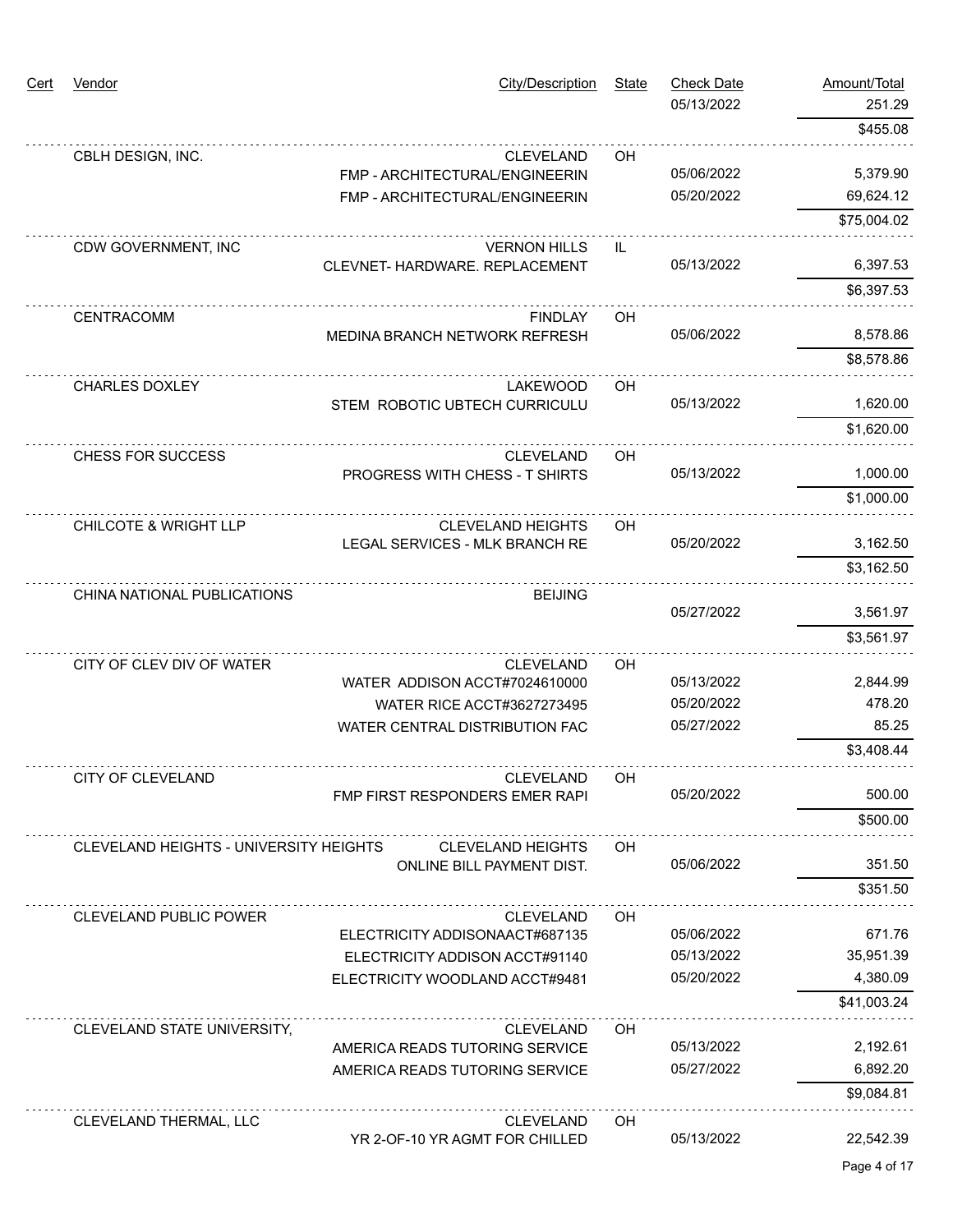| <u>Cert</u> | Vendor                                      | <b>City/Description</b>                                          | <b>State</b>                      | <b>Check Date</b>              | Amount/Total         |
|-------------|---------------------------------------------|------------------------------------------------------------------|-----------------------------------|--------------------------------|----------------------|
|             |                                             |                                                                  |                                   |                                | \$22,542.39          |
|             | COLUMBIA BOOKS INC.                         | <b>ARLINGTON</b>                                                 | VA                                |                                |                      |
|             |                                             |                                                                  |                                   | 05/27/2022                     | 539.00               |
|             |                                             |                                                                  |                                   |                                | \$539.00             |
|             | CONNEAUT PUBLIC LIBRARY                     | CONNEAUT                                                         | OH                                | 05/06/2022                     | 11.30                |
|             |                                             | ONLINE BILL PAYMENT DIST.                                        |                                   |                                | \$11.30              |
|             |                                             |                                                                  |                                   |                                |                      |
|             | COSGROVE JONHENRY LLC                       | <b>HILLIARD</b><br>ADVOCACY SERVICES ENGAGEMENT                  | OH                                | 05/20/2022                     | 8,000.00             |
|             |                                             |                                                                  |                                   |                                | \$8,000.00           |
|             | <b>CROWN EQUIPMENT CORPORATION</b>          | <b>BEDFORD</b>                                                   | OH                                |                                |                      |
|             |                                             | CROWN WALK BEHIND LIFT PLANNED                                   |                                   | 05/06/2022                     | 100.00               |
|             |                                             |                                                                  |                                   |                                | \$100.00             |
|             | CUYAHOGA SOIL & WATER CONSERVATION DISTRICT | <b>CLEVELAND</b>                                                 | OH                                |                                |                      |
|             |                                             | <b>BRANCH PROGRAM - ADDISON</b>                                  |                                   | 05/13/2022                     | 160.00               |
|             |                                             |                                                                  |                                   |                                | \$160.00             |
|             | D K AGENCIES (P) LTD                        | <b>NEW DELHI</b>                                                 |                                   |                                |                      |
|             |                                             |                                                                  |                                   | 05/06/2022<br>05/13/2022       | 1,040.20             |
|             |                                             |                                                                  |                                   |                                | 2,007.90             |
|             |                                             |                                                                  |                                   |                                | \$3,048.10           |
|             | D&Z HOUSE OF BOOKS                          | <b>CHICAGO</b>                                                   | $\ensuremath{\mathsf{IL}}\xspace$ |                                |                      |
|             |                                             |                                                                  |                                   | 05/06/2022                     | 357.16               |
|             |                                             |                                                                  |                                   |                                | \$357.16             |
|             | DELTA INDUSTRIAL SERVICES, INC              | <b>CLEVELAND</b><br>FLEET BRANCH DUCTWORK CLEANING               |                                   | OH<br>05/13/2022<br>05/27/2022 | 3,700.00             |
|             |                                             | M.L.K DUCTWORK CLEANING                                          |                                   |                                | 5,835.00             |
|             |                                             |                                                                  |                                   |                                | \$9,535.00           |
|             | <b>DEMCO INC</b>                            | <b>MILWAUKEE</b>                                                 | WI                                |                                |                      |
|             |                                             | SHELVING FOR INTERNATIONAL LAN                                   |                                   | 05/06/2022                     | 11,683.05            |
|             |                                             |                                                                  |                                   |                                | \$11,683.05          |
|             | DIRECT LINE II USA, INC                     | <b>BROOKLYN</b>                                                  | <b>NY</b>                         |                                |                      |
|             |                                             |                                                                  |                                   | 05/13/2022                     | 429.63               |
|             |                                             |                                                                  |                                   | 05/20/2022                     | 2,164.80             |
|             |                                             |                                                                  |                                   |                                | \$2,594.43           |
|             | DIRECTOR OF US PATENT & TRADEMARKS          | <b>WASHINGTON</b>                                                | DC                                |                                |                      |
|             |                                             | PTRC ANNUAL FEE                                                  |                                   | 05/20/2022                     | 50.00                |
|             |                                             |                                                                  |                                   |                                | \$50.00              |
|             | DOMINION EAST OHIO GAS COMPANY              | <b>RICHMOND</b>                                                  | VA                                |                                |                      |
|             |                                             | GAS E131 ST ACCT#5441200134469<br>GAS COLLINWOOD ACCT#5440100134 |                                   | 05/06/2022<br>05/13/2022       | 1,554.58<br>4,671.22 |
|             |                                             | GAS ML KING ACCT#5440600134497                                   |                                   | 05/20/2022                     | 1,029.38             |
|             |                                             | GAS HARVARD LEE ACCT#850005371                                   |                                   | 05/27/2022                     | 207.13               |
|             |                                             |                                                                  |                                   |                                | \$7,462.31           |
|             | EAST CLEVELAND PUBLIC LIBRARY               | <b>EAST CLEVELAND</b>                                            | OH                                |                                |                      |
|             |                                             | ONLINE BILL PAY DIST.                                            |                                   | 05/06/2022                     | 16.99                |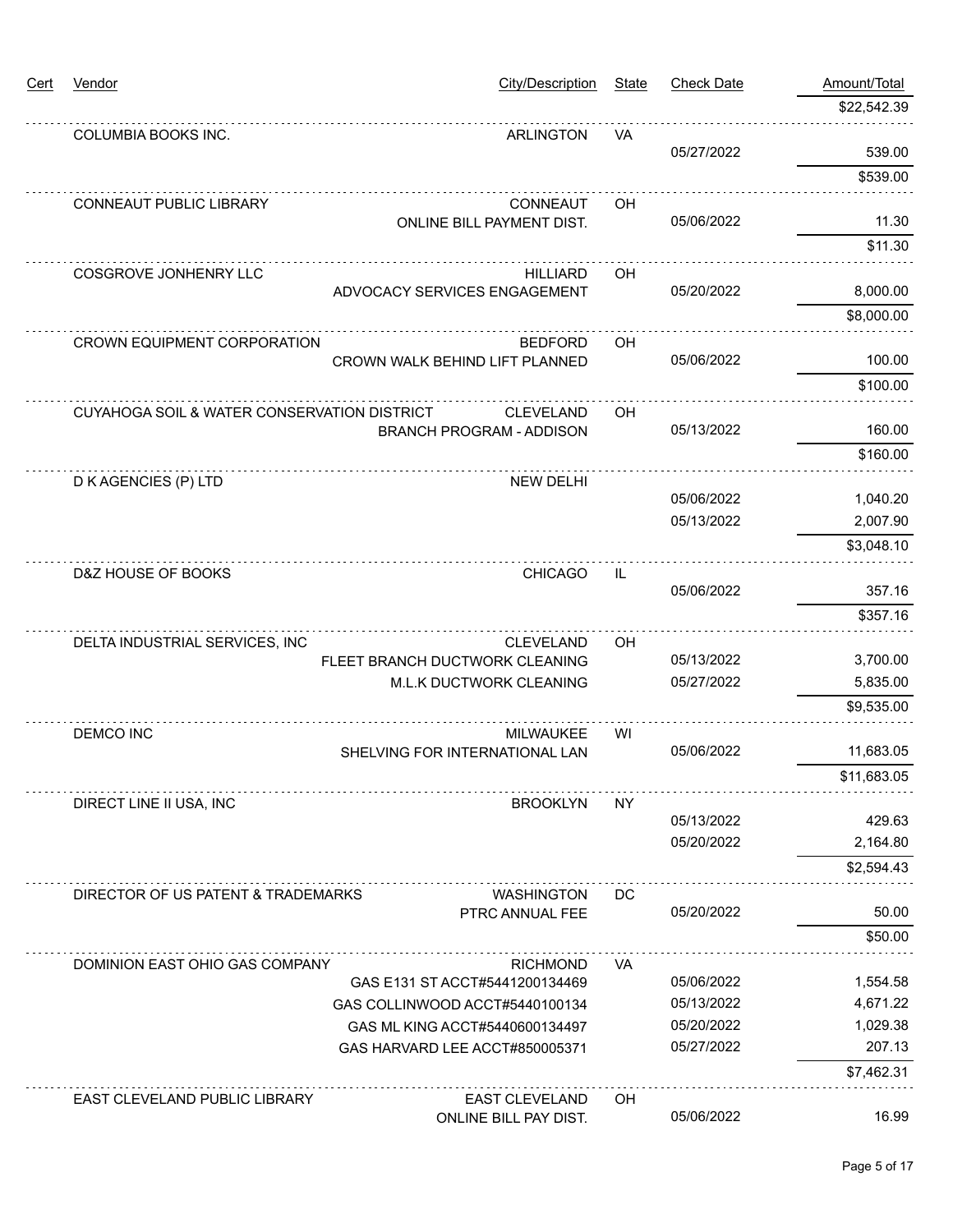| Cert | Vendor                                | <b>City/Description</b>                            | <b>State</b> | <b>Check Date</b> | Amount/Total |
|------|---------------------------------------|----------------------------------------------------|--------------|-------------------|--------------|
|      |                                       |                                                    |              |                   | \$16.99      |
|      | EASTON TELECOM SERVICES LLC           | <b>CLEVELAND</b><br>YR 1-OF-3 YR CONTRACT SIP TRUN | OH           | 05/27/2022        | 7,941.15     |
|      |                                       |                                                    |              |                   | \$7,941.15   |
|      | ELYRIA PUBLIC LIBRARY                 | <b>ELYRIA</b><br><b>ONLINE BILL PAYMENT DIST.</b>  | OH           | 05/06/2022        | 96.23        |
|      |                                       |                                                    |              |                   | \$96.23      |
|      | <b>EMPLOYERS RESOURCE COUNCIL</b>     | <b>HIGHLAND HTS</b>                                | OH           |                   |              |
|      |                                       | CONFLICT AND DE-ESCALATION TRA                     |              | 05/13/2022        | 3,900.00     |
|      |                                       |                                                    |              |                   | \$3,900.00   |
|      | ENTERPRISE FLEET MANAGEMENT INC       | <b>STRONGSVILLE</b>                                | OH           |                   |              |
|      |                                       | 5 YR VEHICLE LEASES- CONTINUAT                     |              | 05/27/2022        | 2,242.70     |
|      |                                       |                                                    |              |                   | \$2,242.70   |
|      | <b>EUCLID PUBLIC LIBRARY</b>          | <b>EUCLID</b>                                      | OH           |                   |              |
|      |                                       | <b>ONLINE BILL PAYMENT DIST.</b>                   |              | 05/06/2022        | 55.19        |
|      |                                       |                                                    |              |                   | \$55.19      |
|      | <b>FAIRPORT HARBOR PUBLIC LIBRARY</b> | <b>FAIRPORT HARBOR</b>                             | OH.          |                   |              |
|      |                                       | <b>ONLINE BILL PAYMENT DIST.</b>                   |              | 05/06/2022        | 4.95         |
|      |                                       |                                                    |              |                   | \$4.95       |
|      | <b>FASTSIGNS</b>                      | <b>CLEVELAND</b>                                   | OH           |                   |              |
|      |                                       | <b>HOTSPOT CASE STICKERS</b>                       |              | 05/06/2022        | 2,745.00     |
|      |                                       |                                                    |              |                   | \$2,745.00   |
|      | FEDERAL EXPRESS CORP                  | <b>PITTSBURGH</b>                                  | PA           |                   |              |
|      |                                       | FEDERAL EXPRESS CHARGES                            |              | 05/06/2022        | 45.46        |
|      |                                       | <b>FEDERAL EXPRESS CHARGES</b>                     |              | 05/20/2022        | 152.87       |
|      |                                       | FEDERAL EXPRESS CHARGES                            |              | 05/27/2022        | 83.25        |
|      |                                       |                                                    |              |                   | \$281.58     |
|      | FIN FEATHER FUR OUTFITTER INC.        | ASHLAND                                            | OH           |                   |              |
|      |                                       |                                                    |              | 05/13/2022        | 779.48       |
|      |                                       |                                                    |              |                   | \$779.48     |
|      | <b>GARDINER SERVICE CO LLC</b>        | SOLON                                              | OH.          |                   |              |
|      |                                       | <b>REPAIR BRETT HALL CHILLER</b>                   |              | 05/13/2022        | 1,583.00     |
|      |                                       |                                                    |              |                   | \$1,583.00   |
|      | <b>GAYLORD BROTHERS INC</b>           | <b>SYRACUSE</b>                                    | ΝY           |                   |              |
|      |                                       | 6 MIL POLYPROPYLENE PRESENTATI                     |              | 05/06/2022        | 80.98        |
|      |                                       |                                                    |              |                   | \$80.98      |
|      | <b>GEAUGA COUNTY PUBLIC LIBRARY</b>   | <b>CHARDON</b>                                     | OH           |                   |              |
|      |                                       | ONLINE BILL PAYMENT DIST.                          |              | 05/06/2022        | 672.86       |
|      |                                       |                                                    |              |                   | \$672.86     |
|      | <b>GEORGE JUDY</b>                    | <b>MENTOR</b>                                      | OH.          |                   |              |
|      |                                       | <b>MUSIC AT MAIN - JUDY</b>                        |              | 05/13/2022        | 200.00       |
|      |                                       |                                                    |              |                   | \$200.00     |
|      | <b>GILBANE BUILDING COMPANY</b>       | <b>CLEVELAND</b>                                   | OН           |                   |              |
|      |                                       | FMP PHASE 1A GMP - JEFFERSON                       |              | 05/06/2022        | 113,593.00   |
|      |                                       | FMP PHASE 1A - MOVE MANAGEMENT                     |              | 05/13/2022        | 6,816.00     |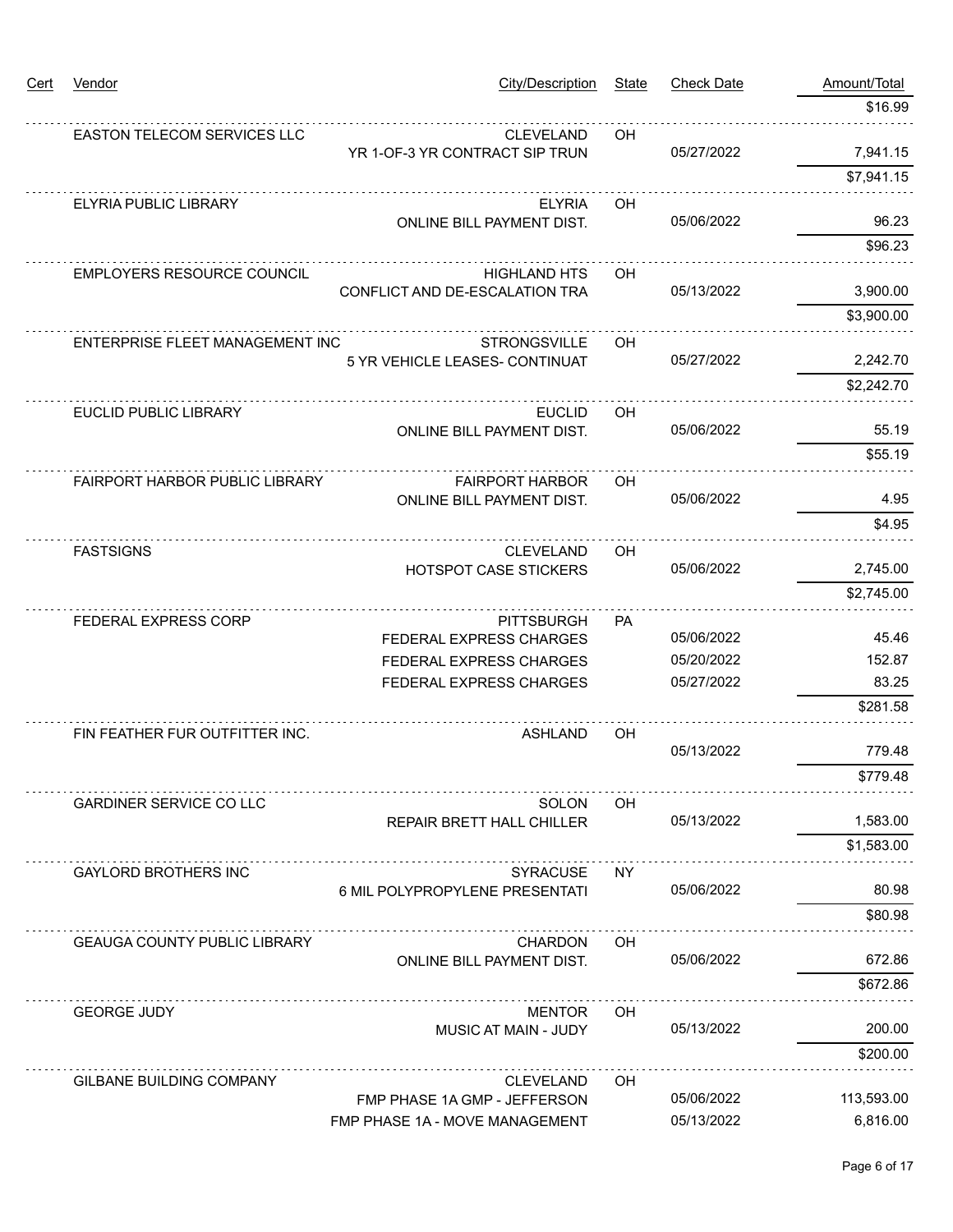| <u>Cert</u> | Vendor                                         | <b>City/Description</b>                                | State     | <b>Check Date</b> | Amount/Total |
|-------------|------------------------------------------------|--------------------------------------------------------|-----------|-------------------|--------------|
|             |                                                |                                                        |           |                   | \$120,409.00 |
|             | <b>GIRARD FREE LIBRARY</b>                     | <b>GIRARD</b><br>ONLINE BILL PAYMENT DIST.             | OH        | 05/06/2022        | 9.70         |
|             |                                                |                                                        |           |                   | \$9.70       |
|             | <b>GLASS DOCTOR</b>                            | <b>CLEVELAND</b><br><b>EMERGENCY GLASS REPAIRS</b>     | OH        | 05/20/2022        | 499.85       |
|             |                                                |                                                        |           |                   | \$499.85     |
|             | GOVERNMENT FINANCE OFFICERS ASSOCIATION        | <b>CHICAGO</b>                                         | IL        |                   |              |
|             |                                                |                                                        |           | 05/27/2022        | 55.00        |
|             |                                                |                                                        |           |                   | \$55.00      |
| <b>FBE</b>  | GREATER CLEVELAND URBAN FILM FOUNDATION        | <b>CLEVELAND</b><br><b>GCUFF - PARTNERSHIP</b>         | OH        | 05/06/2022        | 5,000.00     |
|             |                                                |                                                        |           |                   | \$5,000.00   |
|             | <b>GREGORY FITCH</b>                           | LYNDHURST                                              | OH        |                   |              |
|             |                                                | <b>MUSIC AT MAIN - FITCH</b>                           |           | 05/20/2022        | 200.00       |
|             |                                                |                                                        |           |                   | \$200.00     |
|             | HENDERSON MEMORIAL PUBLIC LIBRARY              | <b>JEFFERSON</b>                                       | OH        | 05/06/2022        | 12.99        |
|             |                                                | <b>ONLINE BILL PAYMENT DIST.</b>                       |           |                   | \$12.99      |
|             |                                                |                                                        |           |                   |              |
|             | HF GROUP, LLC                                  | <b>NORTH MANCHESTER</b><br>DIGICOVERS FOR NINETY BOOKS | IN        | 05/13/2022        | 1,149.48     |
|             |                                                | 15 HINGE BOXES FOR CLGH MATERI                         |           | 05/20/2022        | 3,549.12     |
|             |                                                | 1ST RENEWAL OF 4 - BOOK BINDIN                         |           | 05/27/2022        | 1,292.87     |
|             |                                                |                                                        |           |                   | \$5,991.47   |
|             | <b>HOWARD FLEETER &amp; ASSOCIATES</b>         | COLUMBUS,                                              | OH        |                   |              |
|             |                                                | <b>CLEVNET ROI STUDY</b>                               |           | 05/20/2022        | 15,000.00    |
|             |                                                |                                                        |           |                   | \$15,000.00  |
|             | <b>HUBBARD PUBLIC LIBRARY</b>                  | <b>HUBBARD</b>                                         | <b>OH</b> | 05/06/2022        | 44.50        |
|             |                                                | ONLINE BILL PAYMENT DIST.                              |           |                   | \$44.50      |
|             |                                                |                                                        |           |                   |              |
|             | <b>HUDSON LIBRARY &amp; HISTORICAL SOCIETY</b> | <b>HUDSON</b><br>ONLINE BILL PAYMENT DIST.             | OН        | 05/06/2022        | 109.88       |
|             |                                                |                                                        |           |                   | \$109.88     |
|             | HUNTINGTON NATIONAL BANK                       | <b>PITTSBURGH</b>                                      | PA.       |                   |              |
|             |                                                | <b>MAY P-CARD STATEMENT</b>                            |           | 05/18/2022        | 17,505.35    |
|             |                                                |                                                        |           |                   | \$17,505.35  |
|             | <b>HURON PUBLIC LIBRARY</b>                    | <b>HURON</b>                                           | OH        |                   |              |
|             |                                                | ONLINE BILL PAYMENT DIST.                              |           | 05/06/2022        | 21.60        |
|             |                                                |                                                        |           |                   | \$21.60      |
|             | HZW ENVIRONMENTAL CONSULTANTS, LLC             | <b>MENTOR</b><br>ENVIRONMENTAL SERVICES - MLK P        | OH        | 05/06/2022        | 210.00       |
|             |                                                |                                                        |           |                   | \$210.00     |
|             |                                                |                                                        |           |                   |              |
|             | IHEARTMEDIA + ENTERTAINMENT, INC               | <b>CHICAGO</b><br>IHEART MEDIA SUMMER LIT LEAGUE       | IL.       | 05/27/2022        | 1,500.00     |
|             |                                                |                                                        |           |                   | \$1,500.00   |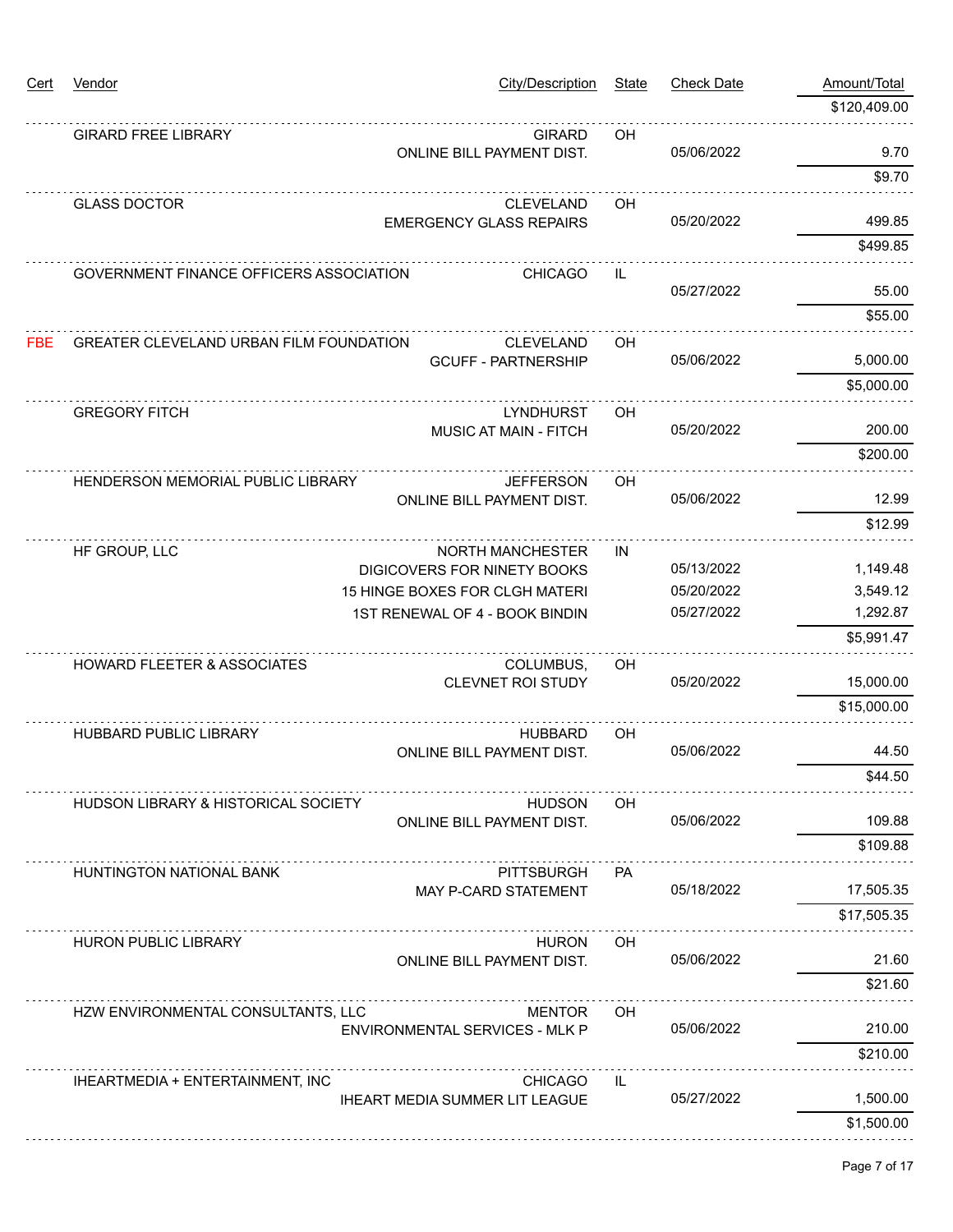| Cert | Vendor<br><b>INGRAM LIBRARY SERVICES</b> | <b>City/Description</b><br>ST. LOUIS      | <b>State</b><br><b>MO</b> | <b>Check Date</b> | Amount/Total |
|------|------------------------------------------|-------------------------------------------|---------------------------|-------------------|--------------|
|      |                                          |                                           |                           | 05/06/2022        | 15,849.68    |
|      |                                          |                                           |                           | 05/13/2022        | 15,661.20    |
|      |                                          |                                           |                           | 05/20/2022        | 22,719.89    |
|      |                                          |                                           |                           | 05/27/2022        | 14,489.57    |
|      |                                          |                                           |                           |                   | \$68,720.34  |
|      | INSTITUTE FOR CAREER RESEARCH            | <b>CHICAGO</b>                            | IL                        | 05/13/2022        | 419.50       |
|      |                                          |                                           |                           |                   | \$419.50     |
|      | INTEGRATED PRECISION SYSTEMS INC (IPS)   | <b>VALLEY VIEW</b>                        | OH                        |                   |              |
|      |                                          | INSTALL CAMERA AT SOUTH BRANCH            |                           | 05/06/2022        | 1,733.30     |
|      |                                          | S2 SERVER REPLACEMENT DRIVE (4            |                           | 05/20/2022        | 1,081.10     |
|      |                                          |                                           |                           |                   | \$2,814.40   |
|      | <b>INTEGRUM WORLD LLC</b>                | <b>BROOKLYN</b>                           | <b>NY</b>                 |                   |              |
|      |                                          |                                           |                           | 05/06/2022        | 54.80        |
|      |                                          |                                           |                           | 05/27/2022        | 1,598.00     |
|      |                                          |                                           |                           |                   | \$1,652.80   |
|      | <b>ISMAK PETROLEUM CO INC</b>            | <b>CLEVELAND</b>                          | OH                        |                   |              |
|      |                                          |                                           |                           | 05/27/2022        | 193.70       |
|      |                                          |                                           |                           |                   | \$193.70     |
|      | JAROS STRATEGY, LLC                      | <b>SHAKER HEIGHTS</b>                     | OH                        |                   |              |
|      |                                          | FUNDRAISING CONSULTING SERVICE            |                           | 05/06/2022        | 10,000.00    |
|      |                                          | FUNDRAISING CONSULTING SERVICE            |                           | 05/13/2022        | 9,000.00     |
|      |                                          |                                           |                           |                   | \$19,000.00  |
|      | JEM OH ENTERPRISES, LLC                  | <b>WILLOUGHBY HILLS</b>                   | OH                        |                   |              |
|      |                                          | JEMOH 2022 ADVERTISING AGREEME            |                           | 05/20/2022        | 750.00       |
|      |                                          |                                           |                           |                   | \$750.00     |
|      | KANOPY, LLC                              | <b>SAN FRANCISCO</b>                      | CA                        |                   |              |
|      |                                          |                                           |                           | 05/27/2022        | 4,260.00     |
|      |                                          |                                           |                           |                   | \$4,260.00   |
|      | <b>KEYSTONE SYSTEMS INC</b>              | RALEIGH<br>KLAS MAINTENANCE AGREEMENT - T | NC.                       | 05/06/2022        | 6,831.99     |
|      |                                          |                                           |                           |                   | \$6,831.99   |
|      | KIERA DANYALE BROWN, THE TWISTER         | <b>BEACHWOOD</b>                          | OH.                       |                   |              |
|      |                                          | <b>COMMUNITY FESTIVALS - ASIAN FE</b>     |                           | 05/27/2022        | 250.00       |
|      |                                          |                                           |                           |                   | \$250.00     |
|      | <b>KIMBLE COMPANY</b>                    | <b>DOVER</b>                              | OH                        |                   |              |
|      |                                          | YR 3 OF 3 - TRASH/RECYCLING WO            |                           | 05/13/2022        | 755.00       |
|      |                                          |                                           |                           |                   | \$755.00     |
|      | KINSMAN FREE PUBLIC LIBRARY              | <b>KINSMAN</b>                            | OH                        |                   |              |
|      |                                          | ONLINE BILL PAYMENT DIST.                 |                           | 05/06/2022        | 32.15        |
|      |                                          | .                                         |                           |                   | \$32.15      |
|      | KIRTLAND PUBLIC LIBRARY                  | <b>KIRTLAND</b>                           | OH                        |                   |              |
|      |                                          | ONLINE BILL PAYMENT DIST.                 |                           | 05/06/2022        | 83.92        |
|      |                                          |                                           |                           |                   | \$83.92      |
|      | LAND STUDIO INC                          | <b>CLEVELAND</b>                          | OH.                       |                   |              |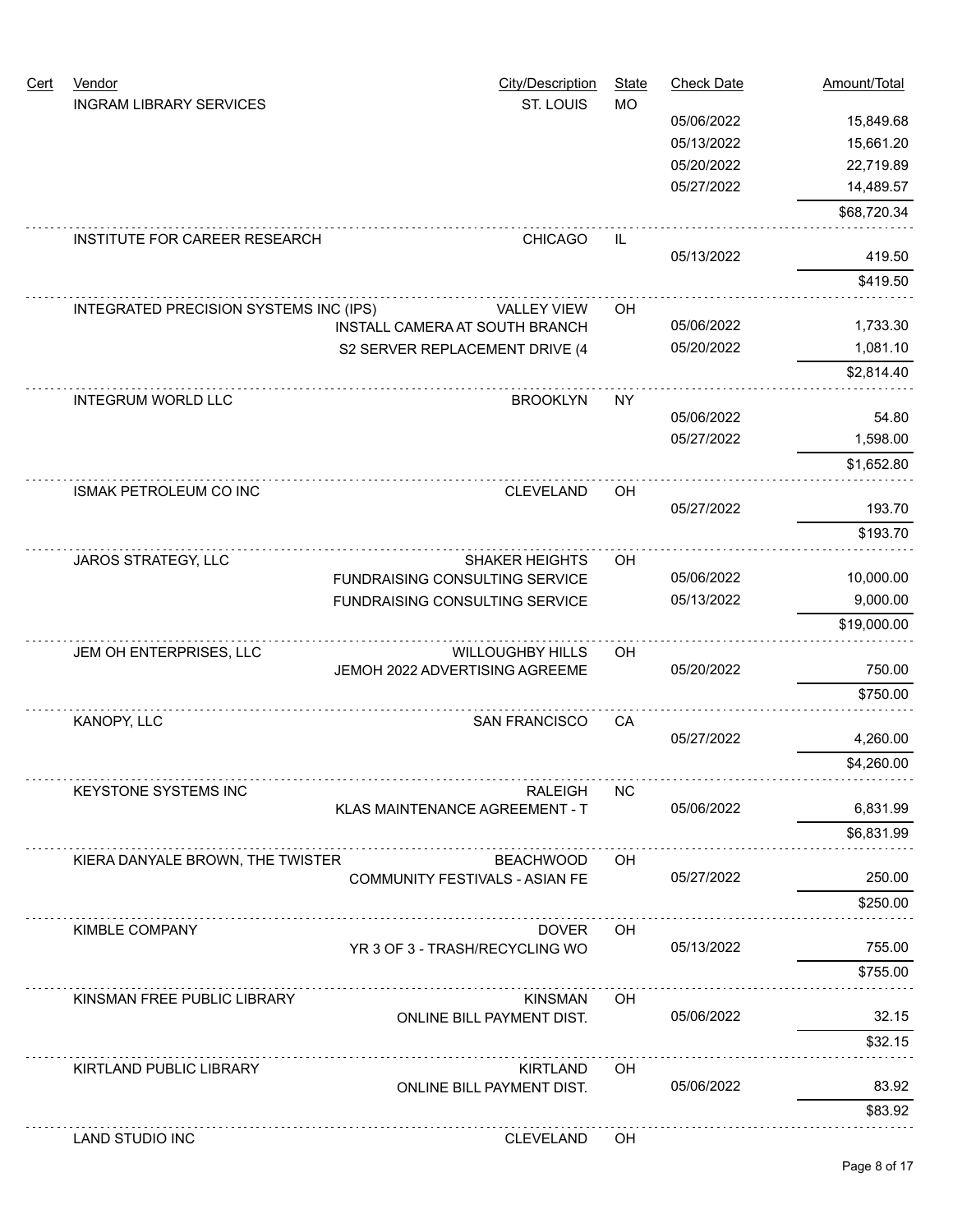| Cert | Vendor                         | <b>City/Description</b>                           | <b>State</b> | <b>Check Date</b> | Amount/Total |
|------|--------------------------------|---------------------------------------------------|--------------|-------------------|--------------|
|      |                                | PROJECT SUPPORT AND CONSULTING                    |              | 05/13/2022        | 5,625.00     |
|      |                                |                                                   |              |                   | \$5,625.00   |
|      | LATIN AMERICAN PERIODICALS     | <b>NOGALES</b>                                    | AZ           | 05/27/2022        | 2,109.09     |
|      |                                |                                                   |              |                   | \$2,109.09   |
|      |                                |                                                   |              |                   |              |
|      | <b>LIBRARY BINDING SERVICE</b> | <b>DES MOINES</b><br><b>BOOK REPAIR MATERIALS</b> | IA           | 05/06/2022        | 541.97       |
|      |                                |                                                   |              |                   | \$541.97     |
|      | <b>LORAIN PUBLIC LIBRARY</b>   | <b>LORAIN</b>                                     | OH           |                   |              |
|      |                                | ONLINE BILL PAYMENT DIST.                         |              | 05/06/2022        | 148.51       |
|      |                                |                                                   |              |                   | \$148.51     |
|      | <b>MADISON PUBLIC LIBRARY</b>  | <b>MADISON</b>                                    | OH           |                   |              |
|      |                                | <b>ONLINE BILL PAYMENT DIST.</b>                  |              | 05/06/2022        | 72.60        |
|      |                                |                                                   |              |                   | \$72.60      |
|      | <b>MARCIVE INC</b>             | <b>SAN ANTONIO</b>                                | TX           |                   |              |
|      |                                | 2022 Shipping List Service lab                    |              | 05/20/2022        | 2,095.00     |
|      |                                |                                                   |              |                   | \$2,095.00   |
|      | MCKINLEY MEMORIAL LIBRARY      | <b>MILES</b>                                      | OH           |                   |              |
|      |                                | ONLINE BILL PAYMENT DIST.                         |              | 05/06/2022        | 146.59       |
|      |                                |                                                   |              |                   | \$146.59     |
|      | MEDINA CNTY DISTRICT LIBRARY   | <b>MEDINA</b>                                     | <b>OH</b>    |                   |              |
|      |                                | ONLINE BILL PAYMENT DIST.                         |              | 05/06/2022        | 508.36       |
|      |                                |                                                   |              |                   | \$508.36     |
|      | <b>MENTOR PUBLIC LIBRARY</b>   | <b>MENTOR</b>                                     | OH           |                   |              |
|      |                                | ONLINE BILL PAYMENT DIST.                         |              | 05/06/2022        | 475.99       |
|      |                                |                                                   |              |                   | \$475.99     |
|      | <b>MEREDITH EVANS</b>          | <b>BEREA</b>                                      | OH           |                   |              |
|      |                                | <b>MUSIC AT MAIN - EVANS</b>                      |              | 05/06/2022        | 200.00       |
|      |                                |                                                   |              |                   | \$200.00     |
|      | MERGENT, INC                   | <b>MINNEAPOLIS</b>                                | <b>MN</b>    |                   |              |
|      |                                |                                                   |              | 05/27/2022        | 36,680.00    |
|      |                                |                                                   |              |                   | \$36,680.00  |
|      | MIDLAND HARDWARE COMPANY       | <b>CLEVELAND</b>                                  | OH           |                   |              |
|      |                                | CPL NEW KEYING SYSTEM                             |              | 05/06/2022        | 7,075.00     |
|      |                                |                                                   |              |                   | \$7,075.00   |
|      | <b>MIDWEST TAPE</b>            | <b>HOLLAND</b>                                    | OH           |                   |              |
|      |                                |                                                   |              | 05/06/2022        | 16,392.03    |
|      |                                |                                                   |              | 05/13/2022        | 12,089.24    |
|      |                                |                                                   |              | 05/20/2022        | 20,900.58    |
|      |                                |                                                   |              | 05/27/2022        | 3,266.17     |
|      |                                |                                                   |              |                   | \$52,648.02  |
|      | MIDWEST TAPE LLC.              | <b>HOLLAND</b>                                    | OH           |                   |              |
|      |                                |                                                   |              | 05/27/2022        | 24,134.42    |
|      |                                |                                                   |              |                   | \$24,134.42  |
|      | MIKE'S BASEBALL BOOKS          | CHULA VISTA                                       | CA           |                   |              |
|      |                                |                                                   |              | 05/27/2022        | 45.75        |
|      |                                |                                                   |              |                   |              |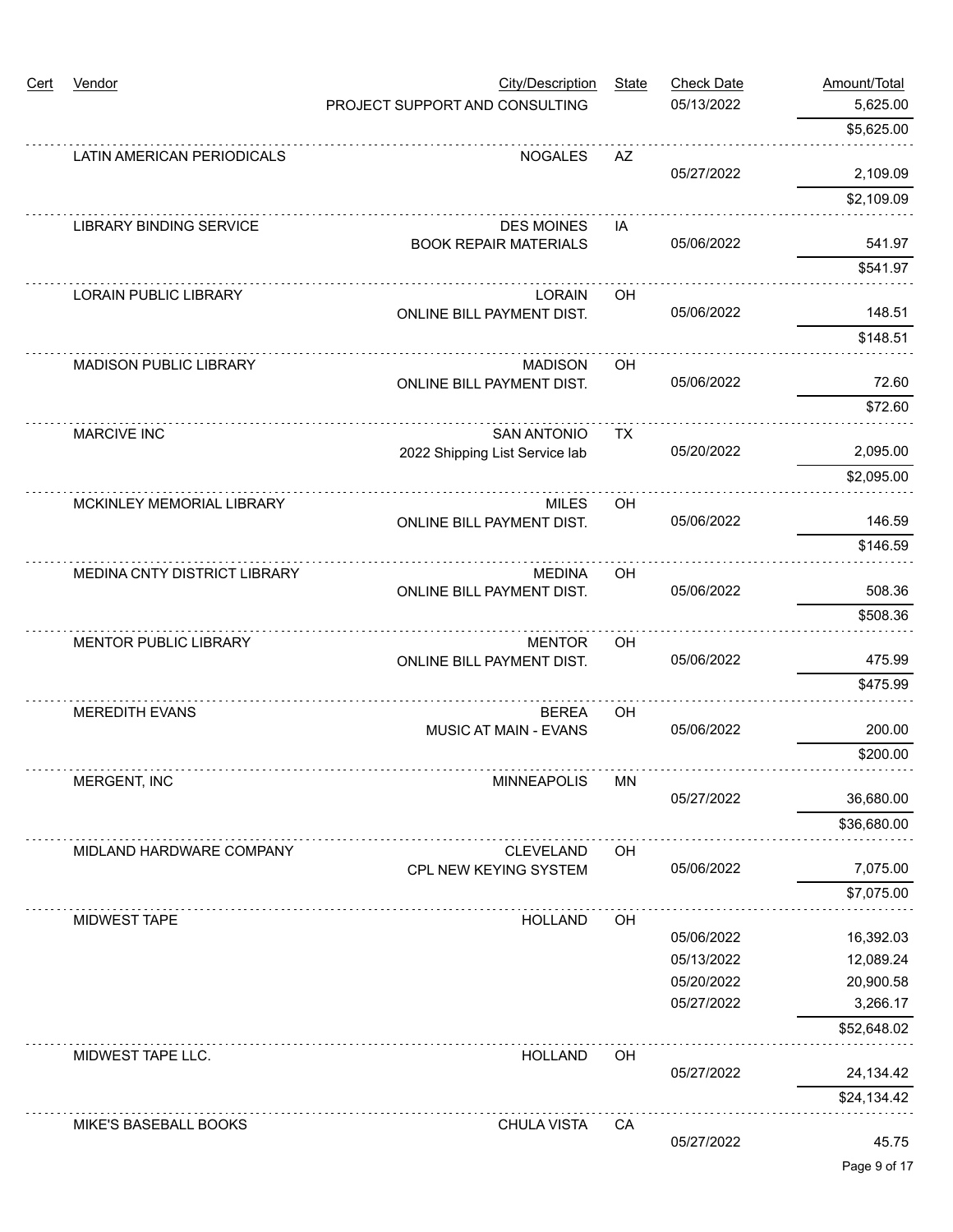| <u>Cert</u> | Vendor                                       | City/Description                                                 | <b>State</b> | <b>Check Date</b> | Amount/Total       |
|-------------|----------------------------------------------|------------------------------------------------------------------|--------------|-------------------|--------------------|
|             |                                              |                                                                  |              |                   | \$45.75            |
|             | <b>MILAN PUBLIC LIBRARY</b>                  | <b>MILAN</b>                                                     | OH           |                   |                    |
|             |                                              | ONLINE BILL PAYMENT DIST.                                        |              | 05/06/2022        | 25.99              |
|             |                                              |                                                                  |              |                   | \$25.99            |
|             | MILLCRAFT PAPER CO.                          | <b>CLEVELAND</b>                                                 | OH           | 05/13/2022        |                    |
|             |                                              | <b>MIMAKI SUPPLIES</b>                                           |              | 05/27/2022        | 1,844.87<br>844.27 |
|             |                                              | PAPER FOR GRAPHICS                                               |              |                   | \$2,689.14         |
|             | MISCELLANEOUS VENDORS                        |                                                                  |              |                   |                    |
|             |                                              | PATRON REIMBURSEMENTS - HOTSPO                                   |              | 05/13/2022        | 81.50              |
|             |                                              | PATRON REIMBURSEMENTS - BROTHE                                   |              | 05/13/2022        | 35.94              |
|             |                                              |                                                                  |              |                   | \$117.44           |
| <b>MBE</b>  | MOODY NOLAN INC                              | <b>CLEVELAND</b>                                                 | OH           |                   |                    |
|             |                                              | PHASE 1 DESIGN CONTRACT FOR HO                                   |              | 05/13/2022        | 14,460.73          |
|             |                                              | FMP PHASE 1B - EASTMAN BRANCH                                    |              | 05/27/2022        | 17,574.25          |
|             |                                              |                                                                  |              |                   | \$32,034.98        |
|             | <b>MORLEY LIBRARY</b>                        | <b>PAINESVILLE</b>                                               | OH           |                   |                    |
|             |                                              | ONLINE BILL PAYMENT DIST.                                        |              | 05/06/2022        | 148.67             |
|             |                                              |                                                                  |              |                   | \$148.67           |
|             | MOTOROLA SOLUTIONS                           | <b>CHICAGO</b>                                                   | IL           |                   |                    |
|             |                                              | MOTOROLA RADIO BATTERIES (REPL                                   |              | 05/13/2022        | 1,095.00           |
|             |                                              |                                                                  |              |                   | \$1,095.00         |
| <b>MBE</b>  | <b>MVC LIMITED</b>                           | <b>WESTERVILLE</b>                                               | OH           |                   |                    |
|             |                                              | M.L.K BRANCH FMP DOCUMENTATION                                   |              | 05/20/2022        | 6,231.00           |
|             |                                              |                                                                  |              |                   | \$6,231.00         |
|             | <b>NAYAX</b>                                 | <b>HUNT VALLEY</b>                                               | MD           |                   |                    |
|             |                                              | SERVICE AGREEMENT FOR CASHLESS                                   |              | 05/13/2022        | 254.40             |
|             |                                              |                                                                  |              |                   | \$254.40           |
|             | NEOTHINK, LLC                                | <b>WILLOUGHBY</b>                                                | OH           |                   |                    |
|             |                                              | CLEVNET AZURE SUBSCRIPTION SER                                   |              | 05/13/2022        | 989.60             |
|             |                                              |                                                                  |              |                   | \$989.60           |
|             | NEWTON FALLS PUBLIC LIBRARY                  | <b>NEWTON FALLS</b>                                              | OH.          |                   |                    |
|             |                                              | <b>ONLINE BILL PAYMENT DIST.</b>                                 |              | 05/06/2022        | 16.95              |
|             |                                              |                                                                  |              |                   | \$16.95            |
|             | <b>NICOLE HUFFMAN</b>                        | <b>CLEVELAND</b>                                                 | OH           |                   |                    |
|             |                                              | VOID AFTER UPDATE 05/16/2022                                     |              | 05/13/2022        | 0.00               |
|             |                                              |                                                                  |              |                   | \$0.00             |
|             | NORTHEAST OHIO EQUALITY BUSINESS ASSOCIATION | <b>CLEVELAND</b>                                                 | OH           | 05/13/2022        | 500.00             |
|             |                                              | PLEXUS MEMBERSHIP FOR ERG LEAD                                   |              |                   |                    |
|             |                                              |                                                                  |              |                   | \$500.00           |
|             | NORTHEAST OHIO REG SEWER DISTRICT            | <b>CLEVELAND</b>                                                 | OH.          | 05/06/2022        | 102.53             |
|             |                                              | SEWER MT PLEASANT ACCT#7378690<br>SEWER ADDISON ACCT#8671350002  |              | 05/13/2022        | 637.60             |
|             |                                              |                                                                  |              | 05/20/2022        | 4,367.66           |
|             |                                              | SEWER BROOKLYN ACCT#1862560000<br>SEWER ROCKPORT ACCT#9223750004 |              | 05/27/2022        | 153.34             |
|             |                                              |                                                                  |              |                   |                    |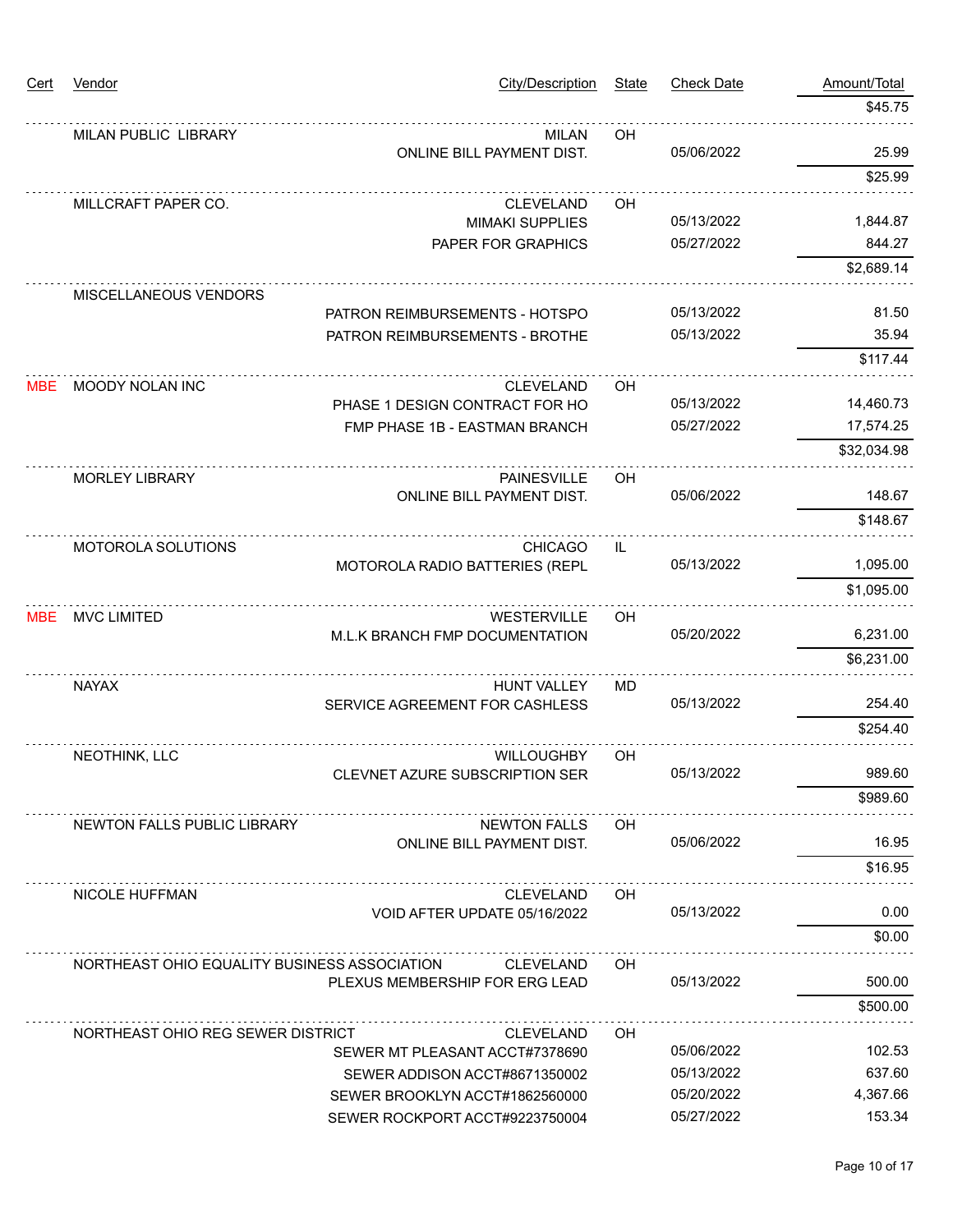| <u>Cert</u> | Vendor                                   | City/Description                                  | <b>State</b> | <b>Check Date</b> | Amount/Total  |
|-------------|------------------------------------------|---------------------------------------------------|--------------|-------------------|---------------|
|             |                                          |                                                   |              |                   | \$5,261.13    |
|             | NORWALK PUBLIC LIBRARY                   | <b>NORWALK</b>                                    | OH           |                   |               |
|             |                                          | ONLINE BILL PAYMENT DIST.                         |              | 05/06/2022        | 35.49         |
|             |                                          |                                                   |              |                   | \$35.49       |
|             | <b>OCLC INC</b>                          | <b>CINCINNATI</b>                                 | OH           | 05/27/2022        | 23,351.21     |
|             |                                          | EZPROXY STANDALONE ANNUAL SUBS                    |              |                   | \$23,351.21   |
|             |                                          |                                                   |              |                   |               |
|             | OGLETREE, DEAKINS, NASH, P.C.            | <b>COLUMBIA</b><br>GENERAL AND MISC LEGAL SERVICE | <b>SC</b>    | 05/20/2022        | 18,333.84     |
|             |                                          |                                                   |              |                   | \$18,333.84   |
|             | <b>OHIONET</b>                           | <b>COLUMBUS</b>                                   | OH           |                   |               |
|             |                                          |                                                   |              | 05/13/2022        | 99,641.85     |
|             |                                          |                                                   |              |                   | \$99,641.85   |
|             | OLANIKE OLABISI-GREEN                    | <b>CLEVELAND</b>                                  | OH           |                   |               |
|             |                                          | FACILITATE IGNITE BOOK CLUB SE                    |              | 05/20/2022        | 2,250.00      |
|             |                                          |                                                   |              |                   | \$2,250.00    |
|             | ORRVILLE PUBLIC LIBRARY                  | <b>ORRVILLE</b>                                   | OH           |                   |               |
|             |                                          | ONLINE BILL PAYMENT DIST.                         |              | 05/06/2022        | 16.99         |
|             |                                          |                                                   |              |                   | \$16.99       |
|             | <b>OSBORN ENGINEERING</b>                | <b>CLEVELAND</b>                                  | OH           |                   |               |
|             |                                          | ENGINEER SERVICES-LSW FLOORS 7                    |              | 05/13/2022        | 9,950.00      |
|             |                                          |                                                   |              |                   | \$9,950.00    |
|             | OTTO HARRASSOWITZ                        | <b>WIESBADEN</b>                                  |              | 05/27/2022        | 136.04        |
|             |                                          |                                                   |              |                   |               |
|             |                                          |                                                   |              |                   | \$136.04      |
|             | <b>OVERDRIVE INC</b>                     | <b>CLEVELAND</b>                                  | OH           | 05/06/2022        | 26,181.26     |
|             |                                          |                                                   |              | 05/13/2022        | 79,620.71     |
|             |                                          |                                                   |              | 05/27/2022        | 62,119.34     |
|             |                                          |                                                   |              |                   | \$167,921.31  |
|             | PACIFIC TELEMANAGEMENT SERVICES          | <b>PASADENA</b>                                   | CА           |                   |               |
|             |                                          | COIN PHONE LSW LOBBY                              |              | 05/06/2022        | 30.00         |
|             |                                          |                                                   |              |                   | \$30.00       |
|             | PANNONIA BOOKSTORE                       | <b>TORONTO ONTARIO</b>                            |              |                   |               |
|             |                                          |                                                   |              | 05/13/2022        | 1,887.68      |
|             |                                          |                                                   |              | 05/20/2022        | 970.82        |
|             |                                          |                                                   |              |                   | \$2,858.50    |
|             | MBE PEAK ELECTRIC, INC                   | <b>TOLEDO</b>                                     | <b>OH</b>    |                   |               |
|             |                                          | POST BINDINGS                                     |              | 05/06/2022        | 2,380.16      |
|             |                                          | <b>BALLISTIC VEST PANELS AND CARR</b>             |              | 05/13/2022        | 8,549.35      |
|             |                                          |                                                   |              |                   | \$10,929.51   |
|             | PENINSULA LIBRARY AND HISTORICAL SOCIETY | <b>PENINSULA</b>                                  | <b>OH</b>    |                   |               |
|             |                                          | ONLINE BILL PAYMENT DIST.                         |              | 05/06/2022        | 3.40          |
|             |                                          |                                                   |              |                   | \$3.40        |
|             | <b>PERMACARD</b>                         | <b>GREER</b>                                      | SC           |                   |               |
|             |                                          | CLEVNET CARDS FOR USING PUBLIC                    |              | 05/06/2022        | 2,036.15      |
|             |                                          |                                                   |              |                   | Page 11 of 17 |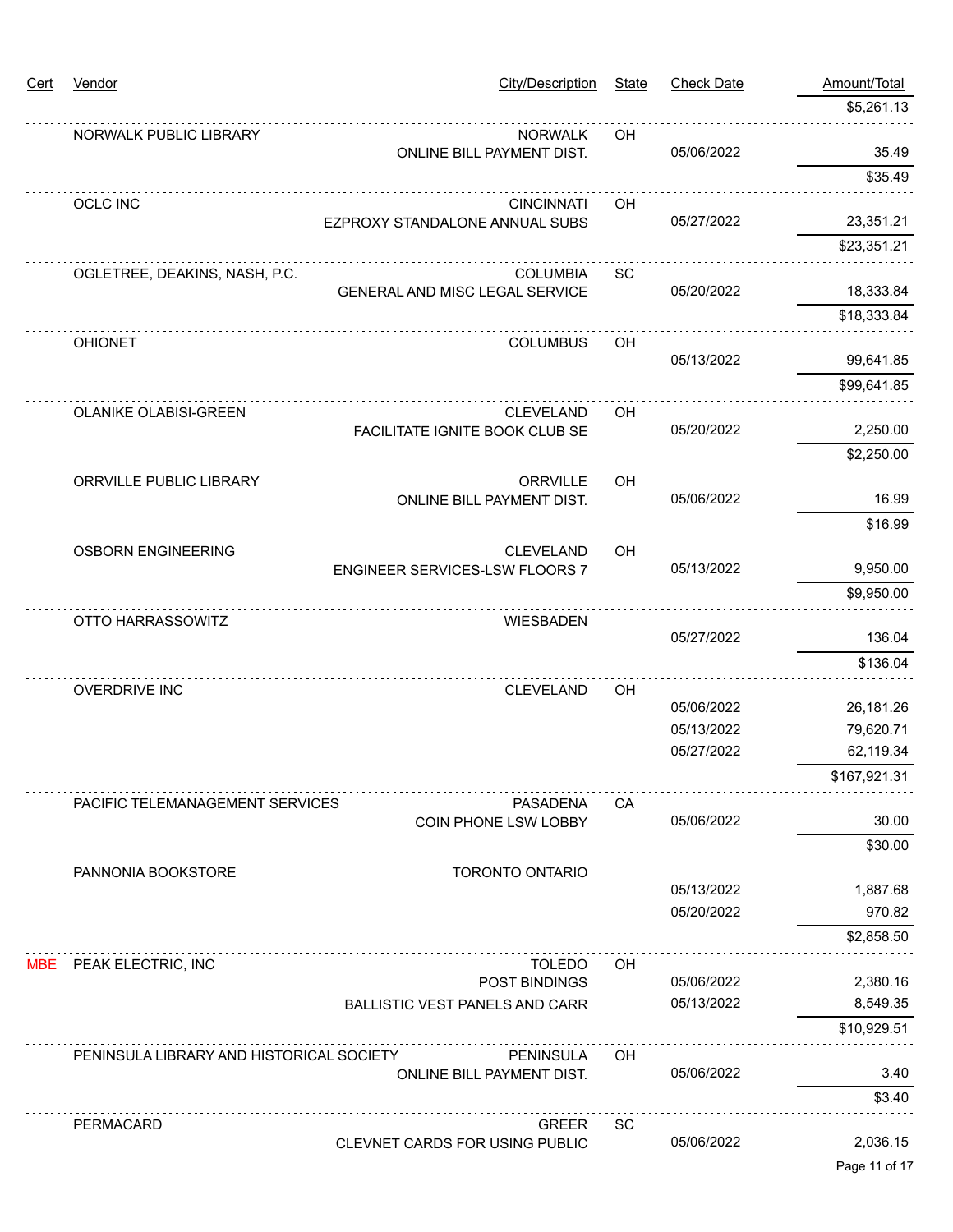| <u>Cert</u> | Vendor                                   | City/Description                                         | <b>State</b> | <b>Check Date</b> | Amount/Total |
|-------------|------------------------------------------|----------------------------------------------------------|--------------|-------------------|--------------|
|             |                                          |                                                          |              |                   | \$2,036.15   |
|             | PERRY PUBLIC LIBRARY                     | <b>PERRY</b>                                             | OH           |                   |              |
|             |                                          | ONLINE BILL PAYMENT DIST.                                |              | 05/06/2022        | 20.00        |
|             |                                          |                                                          |              |                   | \$20.00      |
|             | PERSONNEL RESEARCH & DEVELOPMENT CORP.   | <b>CHAGRIN FALLS</b>                                     | OН           |                   |              |
|             |                                          | ONGOING COACHING FOR LEADERSHI                           |              | 05/13/2022        | 4,500.00     |
|             |                                          |                                                          |              |                   | \$4,500.00   |
|             | PETER BANDI INC                          | <b>CLEVELAND</b>                                         | OH           | 05/27/2022        | 1,050.00     |
|             |                                          | <b>TRANSPORTATION - YOUTH PROGRAM</b>                    |              |                   | \$1,050.00   |
|             |                                          |                                                          |              |                   |              |
|             | PETER MAC EWAN                           | <b>LYNDHURST</b><br><b>CONSULTING SERVICES</b>           | OH           | 05/13/2022        | 5,375.00     |
|             |                                          |                                                          |              |                   | \$5,375.00   |
|             | PITNEY BOWES INC                         | <b>BOSTON</b>                                            | <b>MA</b>    |                   |              |
|             |                                          | 1ST YEAR OF 60 MO LEASE MAIL M                           |              | 05/13/2022        | 756.45       |
|             |                                          |                                                          |              |                   | \$756.45     |
|             | PLANTSCAPING, INC.                       | <b>CLEVELAND</b>                                         | OH           |                   |              |
|             |                                          | LSW INDOOR PLANT MAINTENANCE                             |              | 05/13/2022        | 476.00       |
|             |                                          |                                                          |              |                   | \$476.00     |
| FBE         | POSITIVELY EMPOWERING & RESTORING LADIES | <b>LAKEWOOD</b>                                          | OH           |                   |              |
|             |                                          | <b>GIRL POWER - PEARLS</b>                               |              | 05/13/2022        | 420.00       |
|             |                                          |                                                          |              |                   | \$420.00     |
|             | PROFESSIONAL SERVICE INDUSTRIES          | <b>CLEVELAND</b>                                         | OH           |                   |              |
|             |                                          | ENGINEERING SERVICES FOR FMP P                           |              | 05/13/2022        | 2,265.00     |
|             |                                          | ENGINEERING SERVICES FOR FMP P                           |              | 05/20/2022        | 26,084.22    |
|             |                                          | ENGINEERING SERVICES FOR FMP P                           |              | 05/27/2022        | 16,512.29    |
|             |                                          |                                                          |              |                   | \$44,861.51  |
|             | <b>PS AWARDS</b>                         | <b>CLEVELAND</b>                                         | OH           | 05/13/2022        | 5.00         |
|             |                                          | 2022 WOW AWARDS                                          |              |                   |              |
|             |                                          |                                                          |              |                   | \$5.00       |
| FBE         | QUEEN IAM                                | <b>CLEVELAND</b><br><b>GIRL POWER - SPEAKER - WILLIS</b> | OН           | 05/13/2022        | 170.00       |
|             |                                          |                                                          |              |                   | \$170.00     |
|             |                                          |                                                          |              |                   |              |
|             | <b>REFRIGERATION SALES CORP</b>          | <b>CLEVELAND</b><br>LAKESHORE FACILITY HVAC CONTRO       | OH           | 05/06/2022        | 172.34       |
|             |                                          |                                                          |              |                   | \$172.34     |
|             | RELIASTAR LIFE INSURANCE COMPANY         | <b>CHICAGO</b>                                           | IL           |                   |              |
|             |                                          | EMPLOYER SHARE OF MEDICARE                               |              | 05/27/2022        | 31.53        |
|             |                                          |                                                          |              |                   | \$31.53      |
|             | REPUBLIC SERVICES #224                   | LOUISVILLE                                               | KY.          |                   |              |
|             |                                          | MAIN TRASH PICKUP - YR 3 OF 3                            |              | 05/13/2022        | 736.08       |
|             |                                          |                                                          |              |                   | \$736.08     |
|             | RICH'S TOWING & SERVICE                  | <b>IIDDLEBURG HEIGHTS</b>                                | OН           |                   |              |
|             |                                          | <b>TOWING SERVICES</b>                                   |              | 05/13/2022        | 192.00       |
|             |                                          |                                                          |              |                   | \$192.00     |
|             |                                          |                                                          |              |                   |              |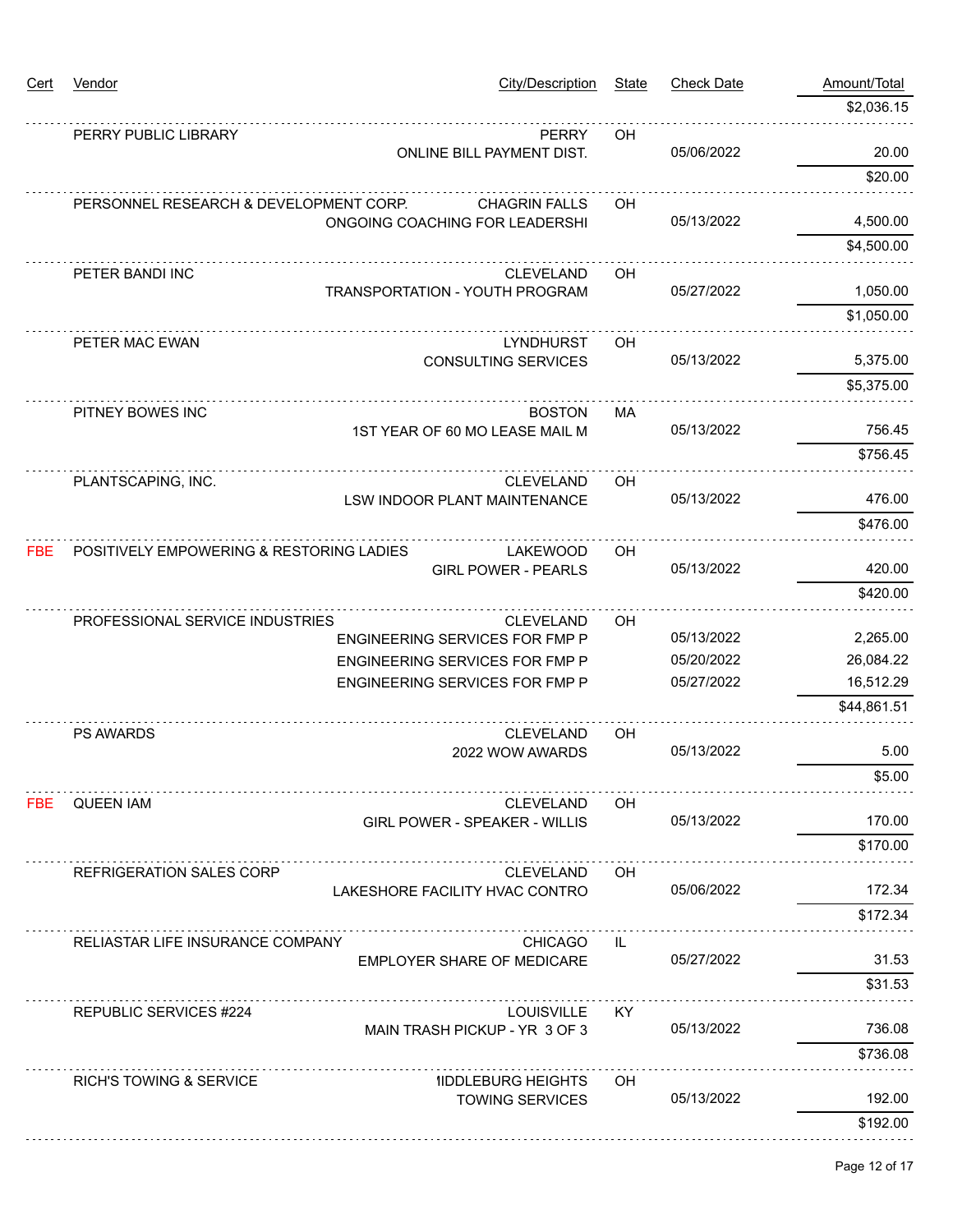| <b>Cert</b> | Vendor<br><b>RITTER PUBLIC LIBRARY</b> | City/Description<br><b>VERMILION</b>                             | <b>State</b><br>OH | <b>Check Date</b>        | Amount/Total         |
|-------------|----------------------------------------|------------------------------------------------------------------|--------------------|--------------------------|----------------------|
|             |                                        | ONLINE BILL PAYMENT DIST.                                        |                    | 05/06/2022               | 70.59                |
|             |                                        |                                                                  |                    |                          | \$70.59              |
| <b>MBE</b>  | ROBERT P. MADISON INTERNATIONAL INC    | <b>CLEVELAND</b>                                                 | OH                 |                          |                      |
|             |                                        | PHASE 1 DESIGN CONTRACT FOR WA                                   |                    | 05/20/2022               | 117, 155.25          |
|             |                                        |                                                                  |                    |                          | \$117,155.25         |
|             | ROCK CREEK PUBLIC LIBRARY              | <b>ROCK CREEK</b>                                                | OН                 |                          |                      |
|             |                                        | <b>ONLINE BILL PAYMENT DIST.</b>                                 |                    | 05/06/2022               | 0.10                 |
|             |                                        |                                                                  |                    |                          | \$0.10               |
|             | ROCKY RIVER PUBLIC LIBRARY             | <b>ROCKY RIVER</b>                                               | OH                 |                          |                      |
|             |                                        | ONLINE BILL PAYMENT DIST.                                        |                    | 05/06/2022               | 70.93                |
|             |                                        |                                                                  |                    |                          | \$70.93              |
|             | RONDALE SIMPSON                        | <b>CLEVELAND</b>                                                 | OH                 |                          |                      |
|             |                                        | FRONT FELLOW - SIMPSON                                           |                    | 05/06/2022               | 4,230.76             |
|             |                                        |                                                                  |                    |                          | \$4,230.76           |
|             | ROYCE SECURITY, LLC                    | <b>CLEVELAND</b>                                                 | OH                 |                          |                      |
|             |                                        | <b>BRANCH SECURITY GUARD SERVICES</b>                            |                    | 05/13/2022               | 13,595.57            |
|             |                                        | <b>BRANCH SECURITY GUARD SERVICES</b>                            |                    | 05/20/2022               | 27, 175.48           |
|             |                                        |                                                                  |                    |                          | \$40,771.05          |
|             | S A COMUNALE CO INC                    | <b>BARBERTON</b>                                                 | OH                 |                          |                      |
|             |                                        | M.L.K FIRE ALARM PANEL REPLACE<br>FULTON BRANCH FIRE CODE WIRING |                    | 05/06/2022<br>05/13/2022 | 4,000.00<br>2,920.00 |
|             |                                        |                                                                  |                    |                          | \$6,920.00           |
|             |                                        |                                                                  |                    |                          |                      |
|             | SANDUSKY LIBRARY ASSOCIATION           | <b>SANDUSKY</b><br>ONLINE BILL PAYMENT DIST.                     | OH.                | 05/06/2022               | 27.97                |
|             |                                        |                                                                  |                    |                          | \$27.97              |
|             |                                        | CLEVELAND HTS.                                                   |                    |                          |                      |
|             | <b>SCOTT HINDULAK</b>                  | MUSIC AT MAIN - HINDULAK                                         | OH                 | 05/13/2022               | 200.00               |
|             |                                        |                                                                  |                    |                          | \$200.00             |
|             | SHAKER HEIGHTS PUBLIC LIBRARY          | <b>SHAKER HIS</b>                                                | ОH                 |                          |                      |
|             |                                        | <b>ONLINE BILL PAYMENT DIST.</b>                                 |                    | 05/06/2022               | 65.69                |
|             |                                        |                                                                  |                    |                          | \$65.69              |
|             | <b>SHAUNA HIBBITTS</b>                 | <b>CARY</b>                                                      | NC.                |                          |                      |
|             |                                        | MLK EMPOWERING WORKSHOP SERIES                                   |                    | 05/20/2022               | 500.00               |
|             |                                        |                                                                  |                    |                          | \$500.00             |
|             | SIEMENS INDUSTRY INC                   | <b>GARFIELD HEIGHTS</b>                                          | OH                 |                          |                      |
|             |                                        | <b>BUILDING AUTOMATION DESIGO SOF</b>                            |                    | 05/20/2022               | 15,756.00            |
|             |                                        |                                                                  |                    |                          | \$15,756.00          |
|             | SPACESAVER STORAGE SYSTEM              | <b>FORT ATKINS</b>                                               | WI                 |                          |                      |
|             |                                        | LSW 7-9 HIGH-DENSITY MOBILE ST                                   |                    | 05/20/2022               | 883,052.39           |
|             |                                        |                                                                  |                    |                          | \$883,052.39         |
|             | SQUASH THE BEEF, LLC.                  | <b>MACEDONIA</b>                                                 | OH                 | 05/20/2022               |                      |
|             |                                        | FOOD FOR THE IGNITE BOOK CLUB                                    |                    |                          | 674.79               |
|             |                                        |                                                                  |                    |                          | \$674.79             |
|             | ST. CLAIR SUPERIOR DEVELOPMENT CORP    | <b>CLEVELAND</b>                                                 | OН                 | 05/13/2022               |                      |
|             |                                        | <b>CULTURAL DIVERSITY ERG - CLEVE</b>                            |                    |                          | 2,535.00             |
|             |                                        |                                                                  |                    |                          | Page 13 of 17        |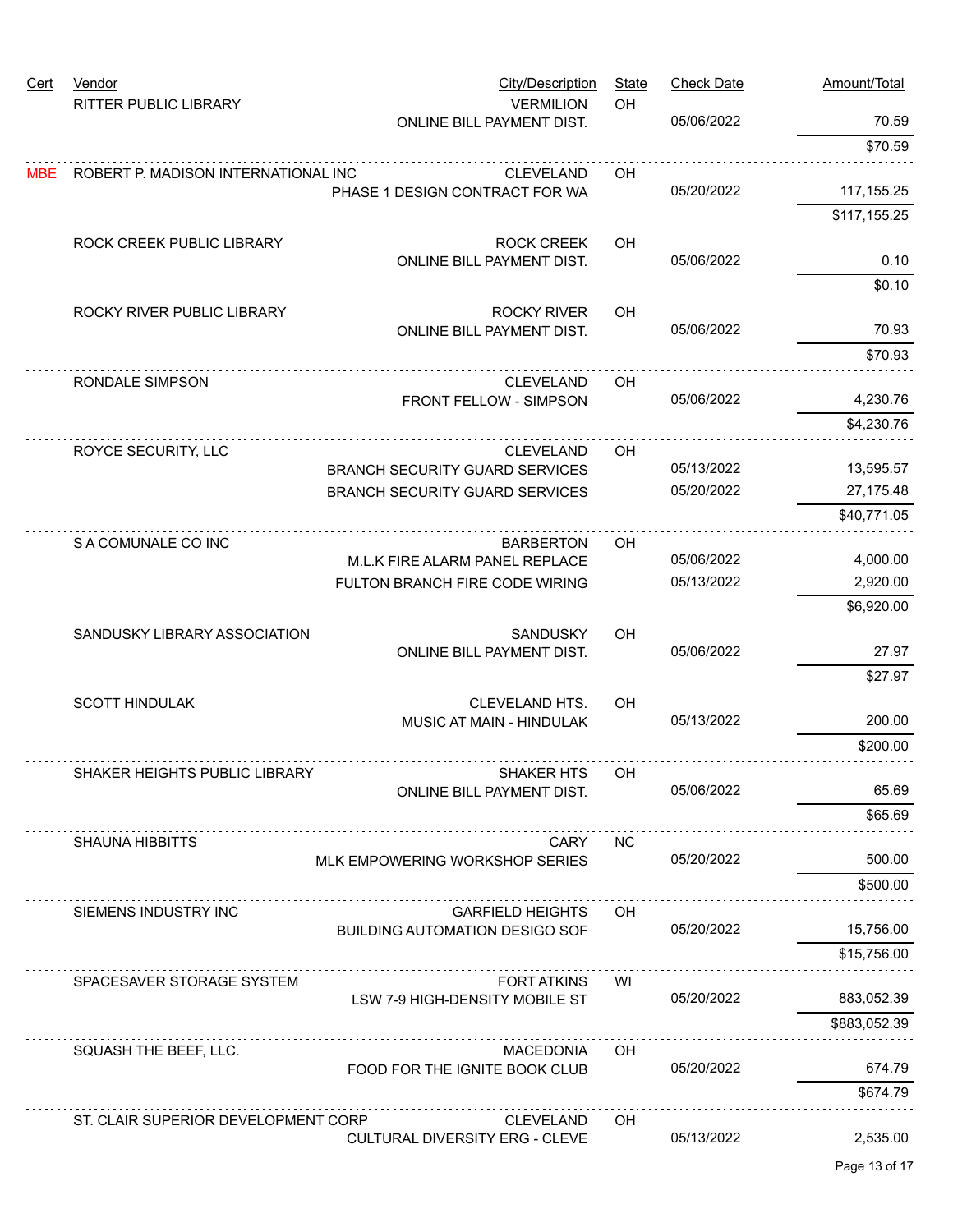| <u>Cert</u> | Vendor                                         | <b>City/Description</b>                             | <b>State</b> | <b>Check Date</b> | Amount/Total |  |
|-------------|------------------------------------------------|-----------------------------------------------------|--------------|-------------------|--------------|--|
|             |                                                |                                                     |              |                   | \$2,535.00   |  |
|             | ST. VINCENT CHARITY MEDICAL CENTER-OCC MED     | <b>CLEVELAND</b>                                    | OH           |                   |              |  |
|             |                                                | 2022 PRE-EMPLOYMENT TESTING                         |              | 05/13/2022        | 827.00       |  |
|             |                                                |                                                     |              |                   | \$827.00     |  |
|             | STAPLES ADVANTAGE                              | <b>DALLAS</b>                                       | <b>TX</b>    |                   |              |  |
|             |                                                | <b>ORIENTATION SUPPLIES</b>                         |              | 05/27/2022        | 4,139.09     |  |
|             |                                                |                                                     |              |                   | \$4,139.09   |  |
|             | <b>STEPHEN PREWITT</b>                         | <b>NORTHFIELD</b><br>NO CEILING SUMMER SERIES - MAY | OH           | 05/27/2022        | 500.00       |  |
|             |                                                |                                                     |              |                   | \$500.00     |  |
|             | STOW MUNROE FALLS PUBLIC LIBRARY               | <b>STOW</b>                                         | OH           |                   |              |  |
|             |                                                | <b>ONLINE BILL PAYMENT DIST.</b>                    |              | 05/06/2022        | 79.76        |  |
|             |                                                |                                                     |              |                   | \$79.76      |  |
|             | SUSAN J. PEARSON                               | <b>EVANSTON</b>                                     | IL.          | 05/13/2022        |              |  |
|             |                                                | MAIN LIBRARY PROGRAM - CLGH - P                     |              |                   | 500.00       |  |
|             |                                                |                                                     |              |                   | \$500.00     |  |
|             | <b>TEAM INC</b>                                | SOLON                                               | OH           |                   |              |  |
|             |                                                | LAKESHORE CHILLER PIPING SYSTE                      |              | 05/06/2022        | 1,708.50     |  |
|             |                                                |                                                     |              |                   | \$1,708.50   |  |
|             | TELECURVE LLC                                  | <b>LAKEWOOD</b><br>DIAL A STORY FOR 2021            | NJ           | 05/06/2022        | 695.00       |  |
|             |                                                |                                                     |              |                   | \$695.00     |  |
|             | TERMINIX INTERNATIONAL COMPANY LP              | <b>CLEVELAND</b>                                    | OH           |                   |              |  |
|             |                                                | PEST MANAGEMENT SERVICES ADS                        |              | 05/13/2022        | 1,510.50     |  |
|             |                                                |                                                     |              |                   | \$1,510.50   |  |
|             | THE CHANCELLOR, MASTERS & SCHOLARS OF THE UNIV | <b>CARY</b>                                         | <b>NC</b>    |                   |              |  |
|             |                                                |                                                     |              | 05/13/2022        | 942.67       |  |
|             |                                                |                                                     |              |                   | \$942.67     |  |
|             | THE FISH BUTLER AQUARIUM SERVICES              | <b>ELYRIA</b>                                       | <b>OH</b>    |                   |              |  |
|             |                                                | AQUARIUM MAINTENANCE SERVICES                       |              | 05/06/2022        | 310.00       |  |
|             |                                                |                                                     |              |                   | \$310.00     |  |
|             | THE ILLUMINATING CO                            | AKRON<br>ELECTRICITY MT PLEASANT ACCT#1             | OH           | 05/06/2022        | 2,618.99     |  |
|             |                                                | ELECTRICITY FLEET ACCT#1100217                      |              | 05/13/2022        | 4,776.18     |  |
|             |                                                | ELECTRICITY RICE ACCT#11006410                      |              | 05/20/2022        | 5,667.57     |  |
|             |                                                | ELECTRICITY FULTON ACCT#110023                      |              | 05/27/2022        | 3,813.82     |  |
|             |                                                |                                                     |              |                   | \$16,876.56  |  |
|             | THE JOHN GALLAGHER PLUMBING COMPANY            | EASTLAKE                                            | OH           |                   |              |  |
|             |                                                | LAKESHORE FACILITY NEW CHILLER                      |              | 05/27/2022        | 127,374.00   |  |
|             |                                                |                                                     |              |                   | \$127,374.00 |  |
|             | THE OHIO STATE UNIVERSITY<br><b>COLUMBUS</b>   |                                                     | OH           |                   |              |  |
|             |                                                | OARNET VMWARE ANNUAL MAINTENAN                      |              | 05/06/2022        | 16,394.30    |  |
|             |                                                |                                                     |              |                   | \$16,394.30  |  |
|             | THE UNIVERSITY OF ARIZONA LIBRARIES            | <b>TUCSON</b><br>PAYMENT FOR LOST BOOK              | AZ           | 05/20/2022        | 115.00       |  |
|             |                                                |                                                     |              |                   |              |  |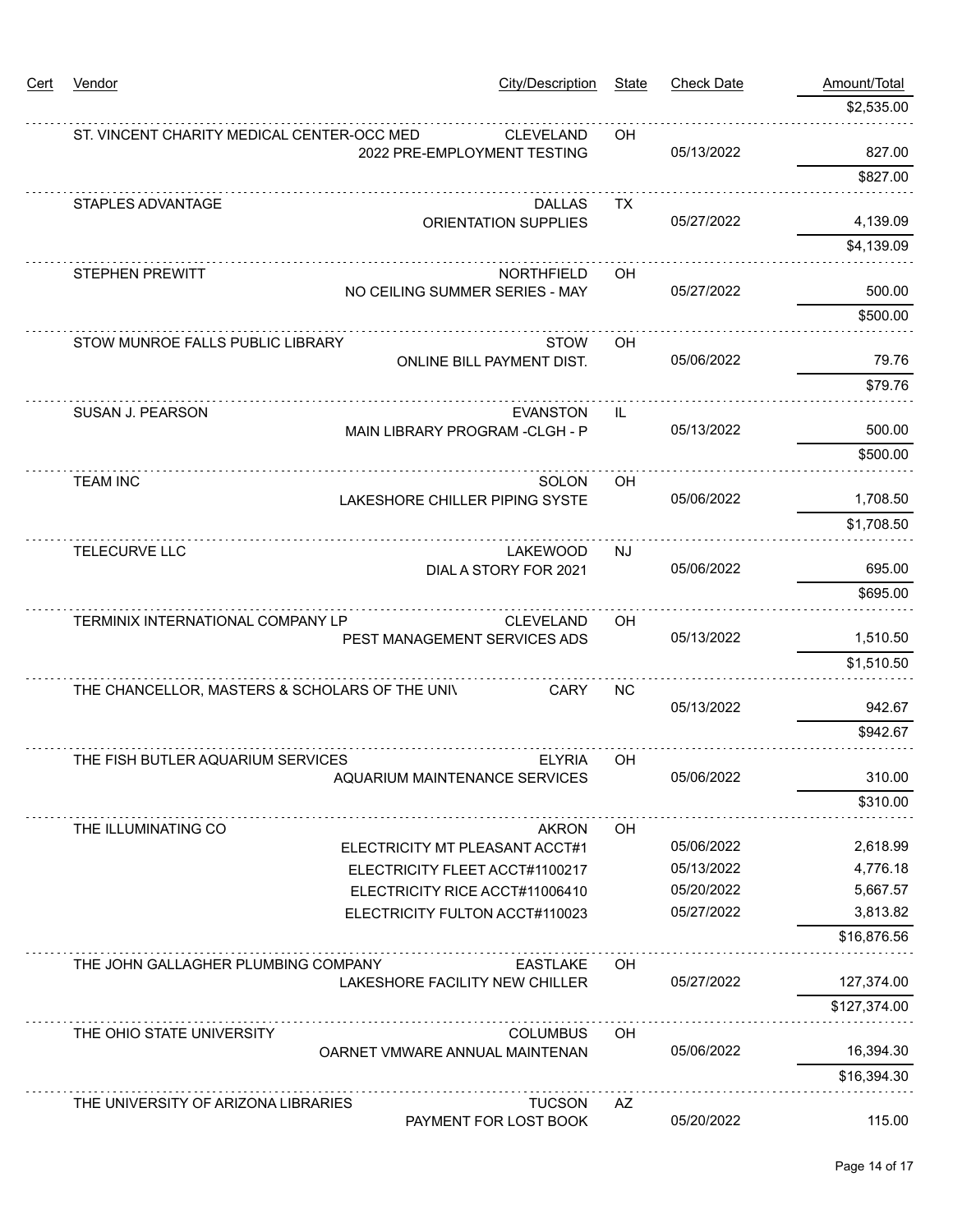| Cert | Vendor                           | City/Description                          | <b>State</b> | <b>Check Date</b> | Amount/Total |
|------|----------------------------------|-------------------------------------------|--------------|-------------------|--------------|
|      |                                  |                                           |              |                   | \$115.00     |
|      | TILLIE COLTER                    | <b>SHAKER HEIGHTS</b>                     | OH           |                   |              |
|      |                                  | <b>VIOLIN FOR BOYS</b>                    |              | 05/06/2022        | 625.00       |
|      |                                  |                                           |              |                   | \$625.00     |
|      | TOWER PRODUCTS INCORPORATED      | <b>SAUGERTIES</b><br>AV SUPPLIES - CABLES | <b>NY</b>    | 05/20/2022        | 221.20       |
|      |                                  |                                           |              |                   | \$221.20     |
|      |                                  |                                           |              |                   |              |
|      | <b>TREASURER OF STATE</b>        | <b>COLUMBUS</b><br><b>SALES TAX</b>       | OH           | 05/23/2022        | 435.18       |
|      |                                  |                                           |              |                   | \$435.18     |
|      | TREASURER OF STATE OF OHIO       | <b>CINCINNATI</b>                         | OH           |                   |              |
|      |                                  | AUDIT LGS SERVICES FOR 2021               |              | 05/06/2022        | 1,312.50     |
|      |                                  |                                           |              |                   | \$1,312.50   |
|      | <b>TSAI FONG BOOKS INC</b>       | <b>HOUSTON</b>                            | <b>TX</b>    |                   |              |
|      |                                  |                                           |              | 05/27/2022        | 467.89       |
|      |                                  |                                           |              |                   | \$467.89     |
|      | <b>TWINSBURG PUBLIC LIBRARY</b>  | <b>TWINSBURG</b>                          | OН           |                   |              |
|      |                                  | ONLINE BILL PAYMENT DIST.                 |              | 05/06/2022        | 276.77       |
|      |                                  |                                           |              |                   | \$276.77     |
|      | <b>UBTECH ROBOTICS CORP</b>      | <b>LOS ANGELES</b>                        | CA           |                   |              |
|      |                                  | STEM - STARTING POINT - YOUTH             |              | 05/06/2022        | 19,080.00    |
|      |                                  |                                           |              |                   | \$19,080.00  |
|      | <b>ULINE</b>                     | <b>WAUKEGAN</b>                           | IL           |                   |              |
|      |                                  | <b>STOCK</b>                              |              | 05/13/2022        | 1,520.79     |
|      |                                  |                                           |              |                   | \$1,520.79   |
|      | UNIFIRST CORPORATION             | <b>DALLAS</b>                             | <b>TX</b>    |                   |              |
|      |                                  | UNIFORM RENTAL SERVICES YR 3 O            |              | 05/06/2022        | 560.98       |
|      |                                  | UNIFORM RENTAL SERVICES - LESS            |              | 05/13/2022        | 1,371.07     |
|      |                                  | UNIFORM RENTAL SERVICES YR 3 O            |              | 05/27/2022        | 560.98       |
|      |                                  |                                           |              |                   | \$2,493.03   |
|      | UNIQUE MANAGEMENT SERVICES, INC. | <b>JEFFERSONVILLE</b>                     | IN.          |                   |              |
|      |                                  | CLEVNET NOTICE PRINTING SERVIC            |              | 05/06/2022        | 1,739.58     |
|      |                                  | CLEVNET NOTICE PRINTING SERVIC            |              | 05/13/2022        | 5,265.57     |
|      |                                  |                                           |              |                   | \$7,005.15   |
|      | UNITED PARCEL SERVICE            | <b>CHICAGO</b>                            | IL           |                   |              |
|      |                                  | ACCT# 479584- BKS BY MAIL                 |              | 05/06/2022        | 587.43       |
|      |                                  | ACCT 493-688 SHIPPING                     |              | 05/06/2022        | 357.05       |
|      |                                  | ACCT# 479584- BKS BY MAIL                 |              | 05/13/2022        | 1,366.23     |
|      |                                  | ACCT 493-688 SHIPPING                     |              | 05/13/2022        | 709.95       |
|      |                                  | ACCT# 479584- BKS BY MAIL                 |              | 05/20/2022        | 511.95       |
|      |                                  | ACCT 493-688 SHIPPING                     |              | 05/20/2022        | 513.78       |
|      |                                  | ACCT# 479584- BKS BY MAIL                 |              | 05/27/2022        | 791.39       |
|      |                                  | ACCT 493-688 SHIPPING                     |              | 05/27/2022        | 500.27       |
|      |                                  |                                           |              |                   | \$5,338.05   |
|      | UNIVERSITY CIRCLE INCORPORATED   | <b>CLEVELAND</b>                          | OН           |                   |              |
|      |                                  | <b>MEMBERSHIP FEE</b>                     |              | 05/20/2022        | 1,526.60     |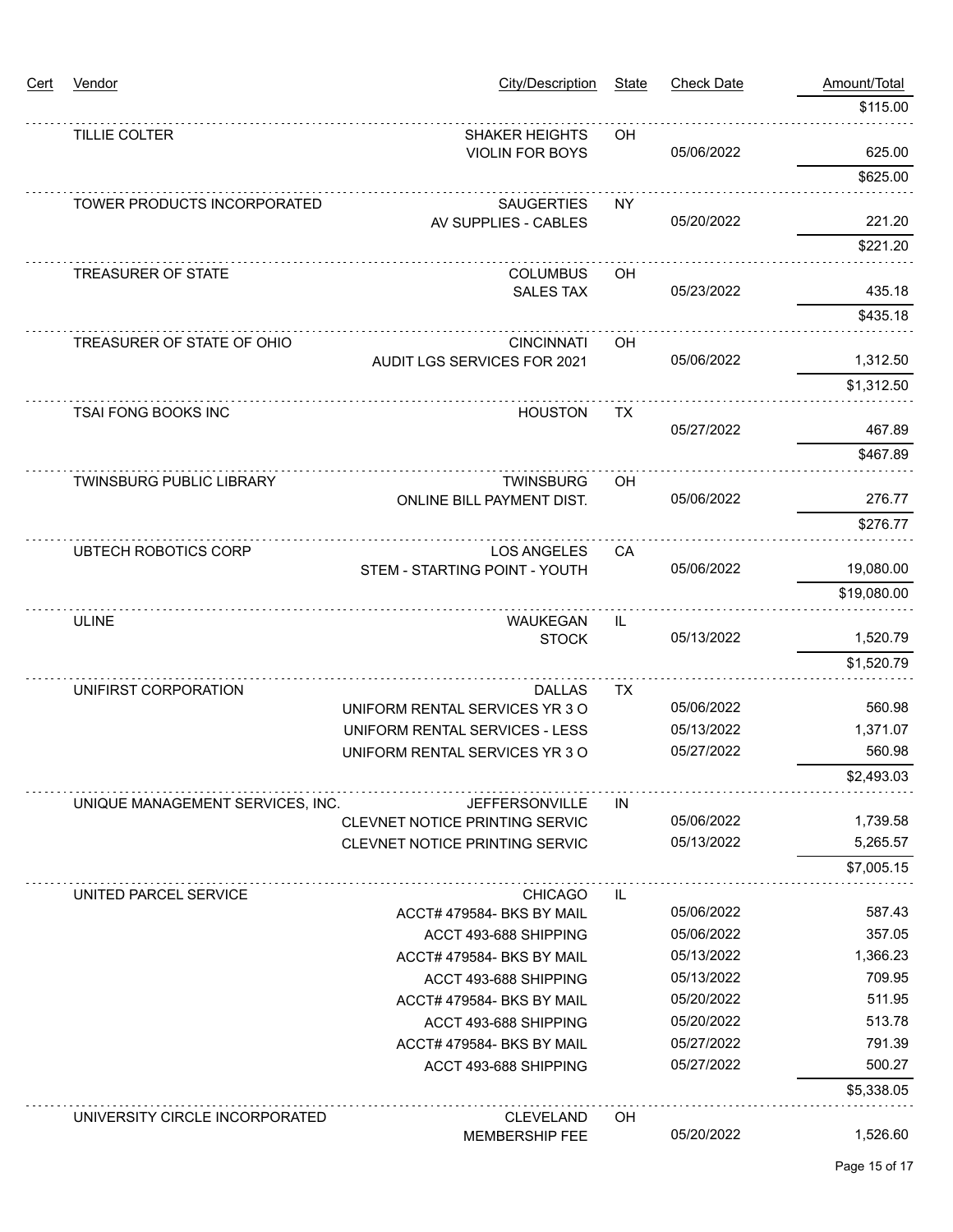| Cert       | Vendor                                    | <b>City/Description</b>                                    | <b>State</b> | <b>Check Date</b> | Amount/Total |
|------------|-------------------------------------------|------------------------------------------------------------|--------------|-------------------|--------------|
|            |                                           |                                                            |              |                   | \$1,526.60   |
|            | UNIVERSITY PRODUCTS INC                   | <b>HOLYOKE</b><br>COLLECTIONS BOXING AND BOOK RE           | MA           | 05/06/2022        | 1,871.36     |
|            |                                           | COLLECTIONS BOXING AND BOOK RE                             |              | 05/13/2022        | 761.10       |
|            |                                           |                                                            |              |                   | \$2,632.46   |
|            | US POSTAL SERVICE                         | <b>CLEVELAND</b><br>MERCHANDISE RETURN DEPOSIT             | OH           | 05/27/2022        | 4,000.00     |
|            |                                           |                                                            |              |                   | \$4,000.00   |
|            | V A CONKEY COMPANY                        | <b>WILLOUGHBY</b><br><b>EMER- MT. PLEASANT WOMEN'S PUB</b> | OH           | 05/06/2022        | 840.00       |
|            |                                           | EMER - ANNUAL BACKFLOW TESTING                             |              | 05/20/2022        | 5,611.15     |
|            |                                           |                                                            |              |                   | \$6,451.15   |
|            | <b>VERIZON WIRELESS</b>                   | <b>NEWARK</b><br><b>CELL PHONES</b>                        | <b>NJ</b>    | 05/06/2022        | 5,414.48     |
|            |                                           | <b>CELL PHONES</b>                                         |              | 05/27/2022        | 4,304.80     |
|            |                                           | NETWORK FLEET MANAGEMENT                                   |              | 05/27/2022        | 547.27       |
|            |                                           |                                                            |              |                   | \$10,266.55  |
| <b>ODB</b> | VOCON PARTNERS, LLC                       | <b>CLEVELAND</b><br>FMP PROJECT - ARCHITECT FEES F         | OH           | 05/20/2022        | 16,644.39    |
|            |                                           |                                                            |              |                   | \$16,644.39  |
|            | WAYNE COUNTY PUBLIC LIBRARY               | <b>WOOSTER</b><br><b>ONLINE BILL PAYMENT DIST.</b>         | OH           | 05/06/2022        | 470.06       |
|            |                                           |                                                            |              |                   | \$470.06     |
|            | WEST PUBLISHING PAYMENT CENTER            | <b>CAROL STREAM</b>                                        | IL           | 05/27/2022        | 15,878.00    |
|            |                                           |                                                            |              |                   | \$15,878.00  |
|            | <b>WICKLIFFE PUBLIC LIBRARY</b>           | <b>WICKLIFFE</b><br>ONLINE BILL PAYMENT DIST.              | OH           | 05/06/2022        | 84.08        |
|            |                                           |                                                            |              |                   | \$84.08      |
|            | WILLIAMS ASSOCIATES ARCHITECTS, LTD       | <b>COLUMBUS</b><br>PHASE 1 DESIGN CONTRACT FOR JE          | OH           | 05/20/2022        | 5,702.87     |
|            |                                           |                                                            |              |                   | \$5,702.87   |
|            | <b>WILLOUGHBY EASTLAKE PUBLIC LIBRARY</b> | <b>WILLOWICK</b><br><b>ONLINE BILL PAYMENT DIST.</b>       | <b>OH</b>    | 05/06/2022        | 120.43       |
|            |                                           |                                                            |              |                   | \$120.43     |
|            | <b>WINZER CORPORATION</b>                 | <b>DALLAS</b><br>MAINT. MECH/ CARPENTERS SUPPLI            | TX.          | 05/13/2022        | 264.99       |
|            |                                           | MAINT. MECH/ CARPENTERS SUPPLI                             |              | 05/20/2022        | 613.50       |
|            |                                           |                                                            |              |                   | \$878.49     |
| MBE.       | WORLD JOURNAL/WORLD JOURNAL BOOKSTORE     | <b>CLEVELAND</b>                                           | OH           | 05/13/2022        | 1,538.94     |
|            |                                           |                                                            |              | 05/27/2022        | 220.13       |
|            |                                           |                                                            |              |                   | \$1,759.07   |
|            | YASSMINDA HARTS                           | <b>BEVERLY HILLS</b><br>WOMEN'S HISTORY MONTH EVENT FO     | CA           | 05/06/2022        | 7,000.00     |